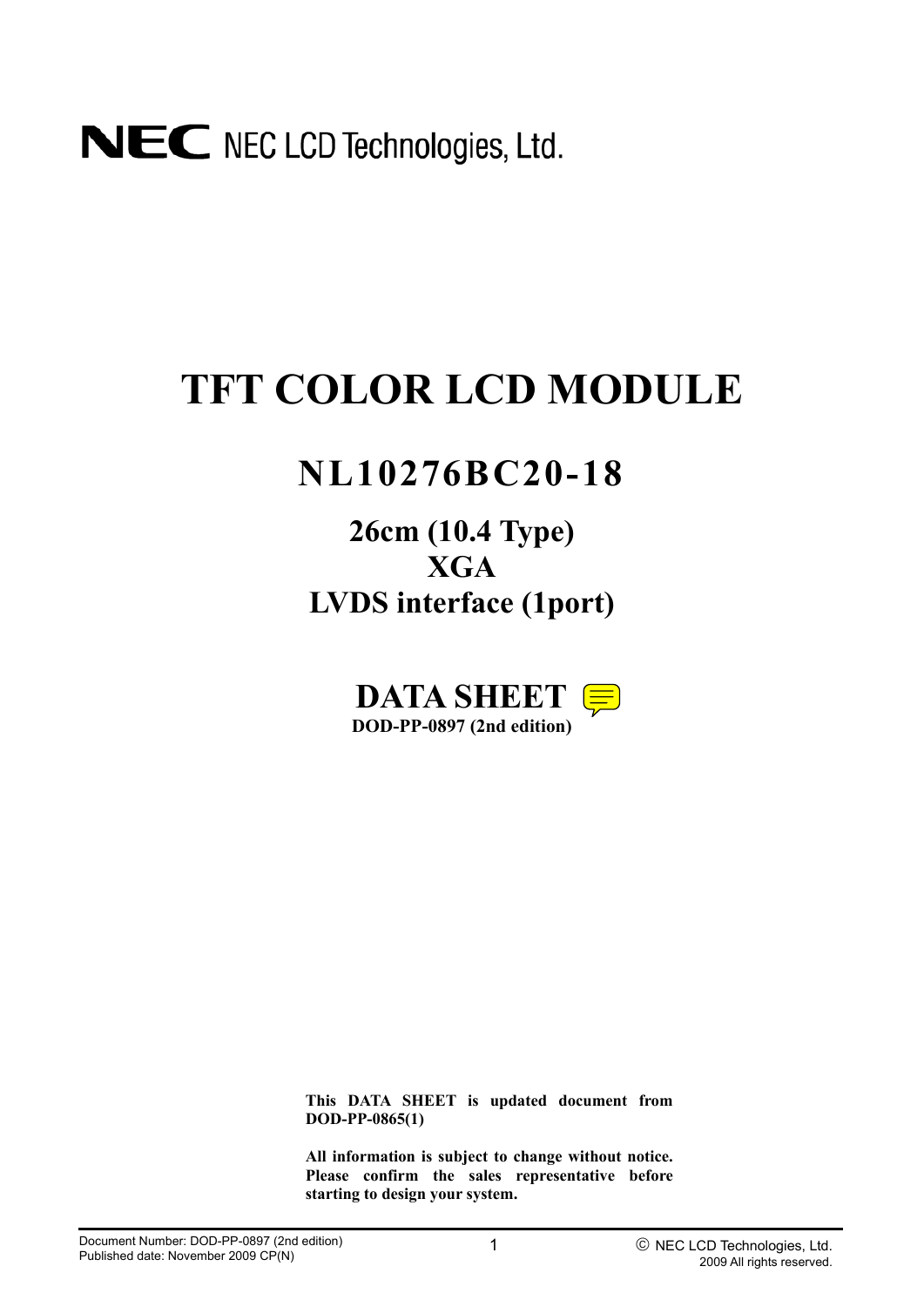## **INTRODUCTION**

<span id="page-1-0"></span>The Copyright to this document belongs to NEC LCD Technologies, Ltd. (hereinafter called "NEC"). No part of this document will be used, reproduced or copied without prior written consent of NEC.

NEC does and will not assume any liability for infringement of patents, copyrights or other intellectual property rights of any third party arising out of or in connection with application of the products described herein except for that directly attributable to mechanisms and workmanship thereof. No license, express or implied, is granted under any patent, copyright or other intellectual property right of NEC.

Some electronic parts/components would fail or malfunction at a certain rate. In spite of every effort to enhance reliability of products by NEC, the possibility of failures and malfunction might not be avoided entirely. To prevent the risks of damage to death, human bodily injury or other property arising out thereof or in connection therewith, each customer is required to take sufficient measures in its safety designs and plans including, but not limited to, redundant system, fire-containment and anti-failure.

The products are classified into three quality grades: **"Standard"**, **"Special"**, and **"Specific"** of the highest grade of a quality assurance program at the choice of a customer. Each quality grade is designed for applications described below. Any customer who intends to use a product for application other than that of Standard quality grade is required to contact an NEC sales representative in advance.

The **Standard** quality grade applies to the products developed, designed and manufactured in accordance with the NEC standard quality assurance program, which are designed for such application as any failure or malfunction of the products (sets) or parts/components incorporated therein a customer uses are, directly or indirectly, free of any damage to death, human bodily injury or other property, like general electronic devices.

Examples: Computers, office automation equipment, communications equipment, test and measurement equipment, audio and visual equipment, home electronic appliances, machine tools, personal electronic equipment, industrial robots, etc.

The **Special** quality grade applies to the products developed, designed and manufactured in accordance with an NEC quality assurance program stricter than the standard one, which are designed for such application as any failure or malfunction of the products (sets) or parts/components incorporated therein a customer uses might directly cause any damage to death, human bodily injury or other property, or such application under more severe condition than that defined in the Standard quality grade without such direct damage.

Examples: Control systems for transportation equipment (automobiles, trains, ships, etc.), traffic control systems, anti-disaster systems, anti-crime systems, medical equipment not specifically designed for life support, safety equipment, etc.

The **Specific** quality grade applies to the products developed, designed and manufactured in accordance with the standards or quality assurance program designated by a customer who requires an extremely higher level of reliability and quality for such products.

Examples: Military systems, aircraft control equipment, aerospace equipment, nuclear reactor control systems, medical equipment/devices/systems for life support, etc.

The quality grade of this product is the **"Standard"** unless otherwise specified in this document.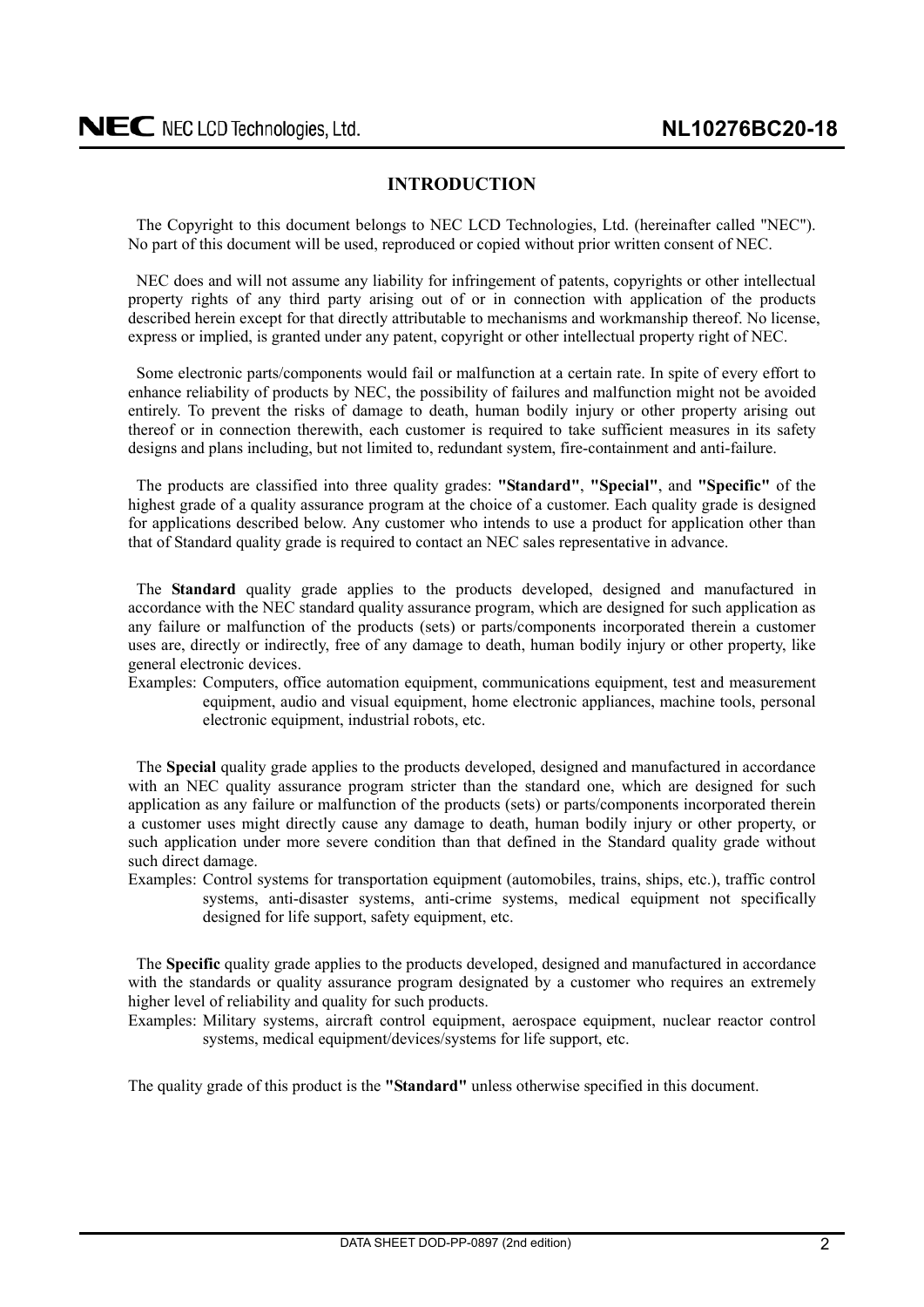## NL10276BC20-18

## **CONTENTS**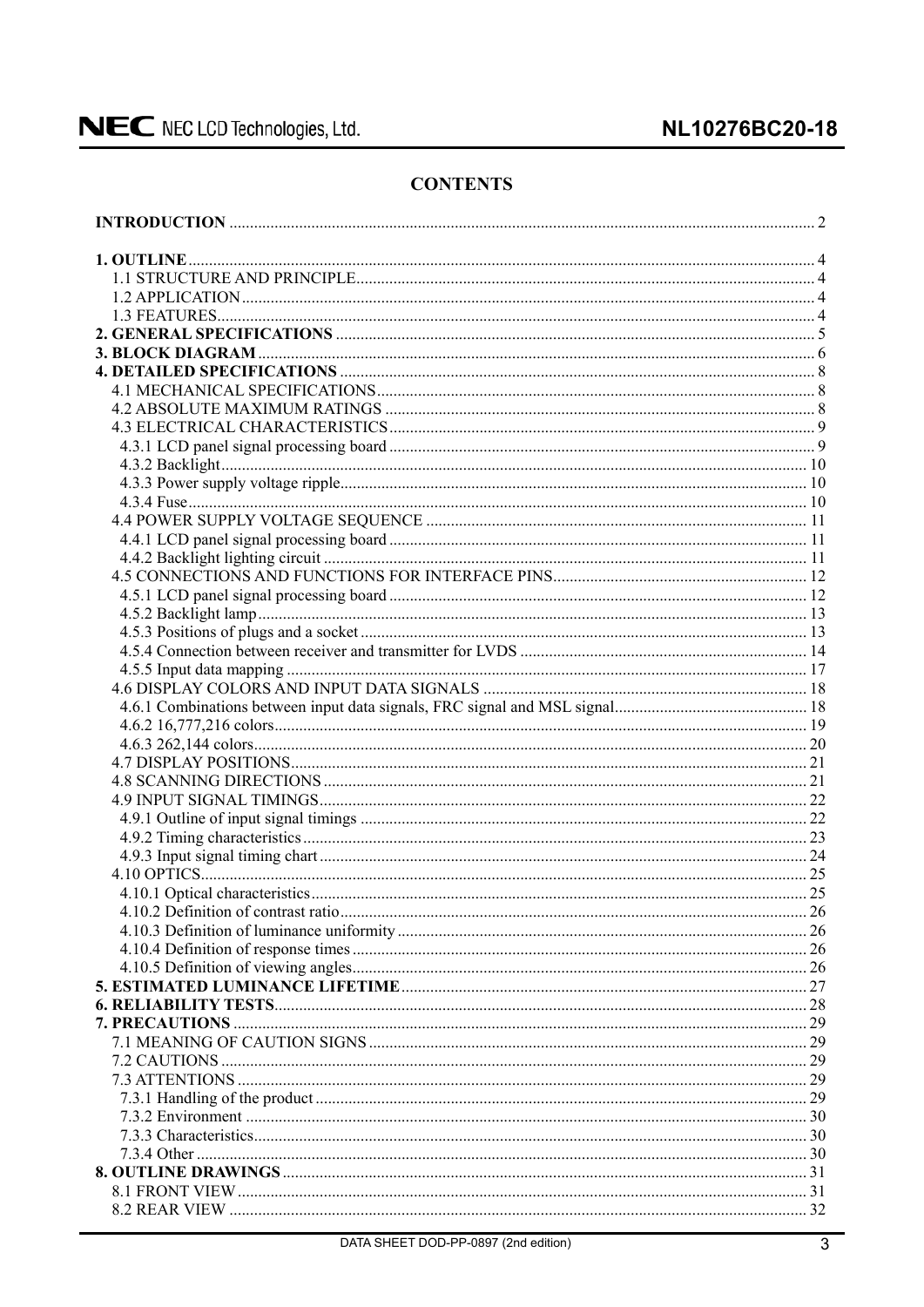## <span id="page-3-0"></span>**1. OUTLINE**

### 1.1 STRUCTURE AND PRINCIPLE

Color LCD module NL10276BC20-18 is composed of the amorphous silicon thin film transistor liquid crystal display (a-Si TFT LCD) panel structure with driver LSIs for driving the TFT (Thin Film Transistor) array and a backlight.

The a-Si TFT LCD panel structure is injected liquid crystal material into a narrow gap between the TFT array glass substrate and a color-filter glass substrate.

Color (Red, Green, Blue) data signals from a host system (e.g. signal generator, etc.) are modulated into best form for active matrix system by a signal processing board, and sent to the driver LSIs which drive the individual TFT arrays.

The TFT array as an electro-optical switch regulates the amount of transmitted light from the backlight assembly, when it is controlled by data signals. Color images are created by regulating the amount of transmitted light through the TFT array of red, green and blue dots.

#### 1.2 APPLICATION

 $\bullet$  For industrial use

### 1.3 FEATURES

- Wide Viewing Angle,
- High Contrast
- Wide temperature range
- $\bullet$  LVDS interface
- $\bullet$  Reversible-scan direction
- Selectable 8bit or 6bit digital signals for data of RGB
- LED backlight type
- Replaceable lamp holder for backlight
- Acquisition product for UL60950-1/CSA C22.2 No.60950-1-03 (File number: E170632)
- Compliant with the European RoHS directive (2002/95/EC)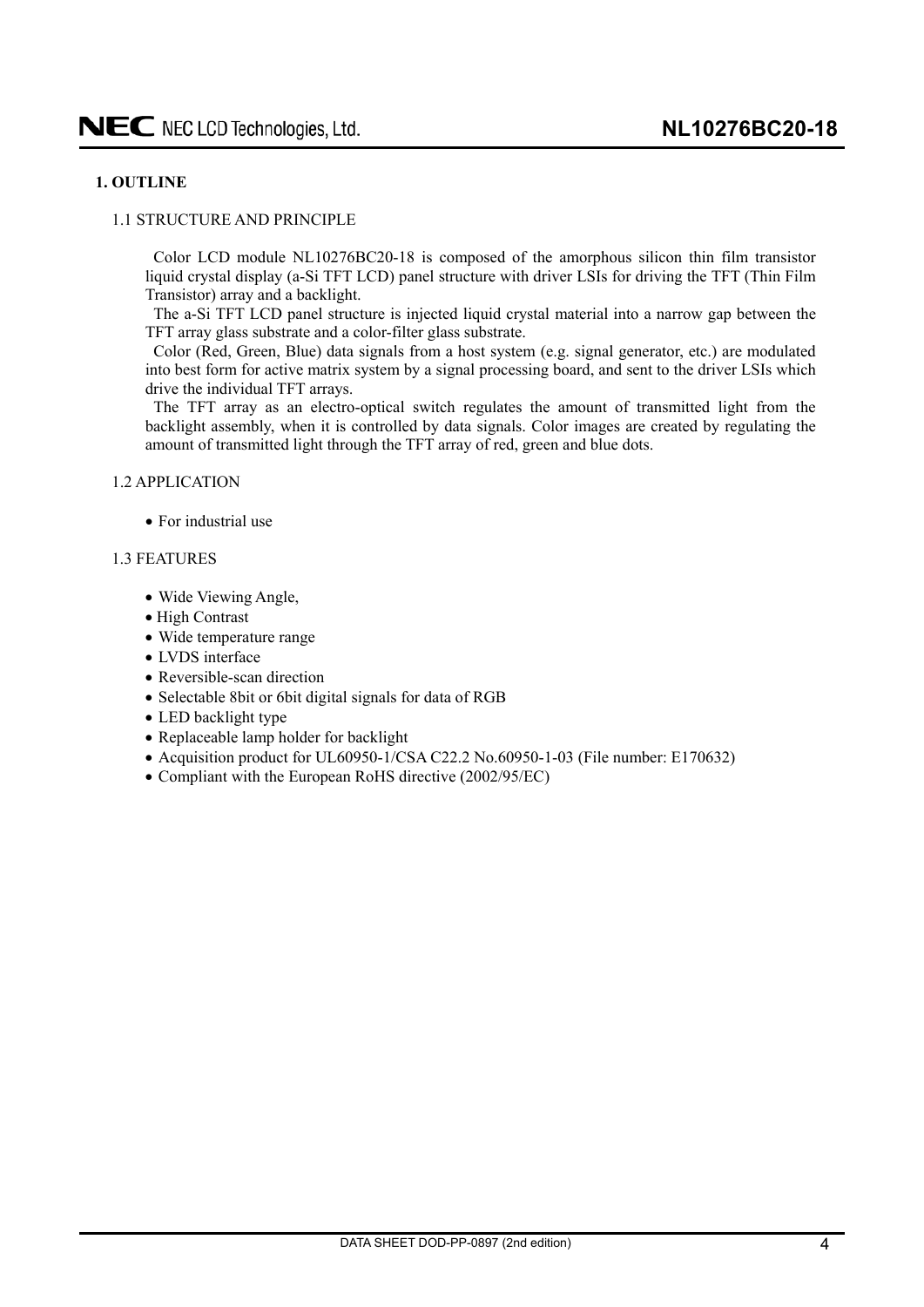## <span id="page-4-0"></span>**2. GENERAL SPECIFICATIONS**

| Display area                     | 210.432 (H) $\times$ 157.824 (V) mm                                                                                                                                                                                                                               |  |  |  |  |  |  |
|----------------------------------|-------------------------------------------------------------------------------------------------------------------------------------------------------------------------------------------------------------------------------------------------------------------|--|--|--|--|--|--|
| Diagonal size of display         | 26cm (10.4 inches)                                                                                                                                                                                                                                                |  |  |  |  |  |  |
| Drive system                     | a-Si TFT active matrix                                                                                                                                                                                                                                            |  |  |  |  |  |  |
| <b>Display color</b>             | 16,777,216 colors (At 8-bit input, FRC terminal= High)<br>262,144 colors (At 6-bit input, FRC terminal= Low or Open)                                                                                                                                              |  |  |  |  |  |  |
| Pixel                            | $1,024$ (H) $\times$ 768 (V) pixels                                                                                                                                                                                                                               |  |  |  |  |  |  |
| Pixel arrangement                | RGB (Red dot, Green dot, Blue dot) vertical stripe                                                                                                                                                                                                                |  |  |  |  |  |  |
| Dot pitch                        | $0.0685$ (H) $\times$ 0.2055 (V) mm                                                                                                                                                                                                                               |  |  |  |  |  |  |
| <b>Pixel pitch</b>               | $0.2055$ (H) $\times$ 0.2055 (V) mm                                                                                                                                                                                                                               |  |  |  |  |  |  |
| Module size                      | 228.0 (W) $\times$ 178.5 (H) $\times$ 8.7 (D) mm (typ.)                                                                                                                                                                                                           |  |  |  |  |  |  |
| Weight                           | 380 g (typ.)                                                                                                                                                                                                                                                      |  |  |  |  |  |  |
| Contrast ratio                   | 900: 1 (typ.)                                                                                                                                                                                                                                                     |  |  |  |  |  |  |
| <b>Viewing angle</b>             | At the contrast ratio $\geq 10$ :<br>• Horizontal: Right side $80^\circ$ (typ.), Left side $80^\circ$ (typ.)<br>• Vertical: Up side 80° (typ.), Down side 80° (typ.)                                                                                              |  |  |  |  |  |  |
| Designed viewing direction       | At DPS= Low or Open: Normal scan<br>• Viewing direction without image reversal: Up side (12 o'clock)<br>• Viewing direction with contrast peak: Down side (6 o'clock)<br>• Viewing angle with optimum grayscale $(\gamma = 2.2)$ : Normal axis<br>(perpendicular) |  |  |  |  |  |  |
| Polarizer surface                | Clear                                                                                                                                                                                                                                                             |  |  |  |  |  |  |
| <b>Polarizer pencil-hardness</b> | 3H (min.) [by JIS K5400]                                                                                                                                                                                                                                          |  |  |  |  |  |  |
| <b>Color</b> gamut               | At LCD panel center<br>40 % (typ.) [against NTSC color space]                                                                                                                                                                                                     |  |  |  |  |  |  |
| <b>Response time</b>             | Ton+Toff (10% $\leftarrow \rightarrow 90\%$ )<br>$18 \text{ ms (typ.)}$                                                                                                                                                                                           |  |  |  |  |  |  |
| Luminance                        | $At IL = 60mA/$ one circuit<br>400 cd/m <sup>2</sup> (typ.)                                                                                                                                                                                                       |  |  |  |  |  |  |
|                                  |                                                                                                                                                                                                                                                                   |  |  |  |  |  |  |
| <b>Signal system</b>             | LVDS 1port<br>(Receiver: THC63LVDF84B, THine Electronics Inc. or equivalent)<br>8bit/6bit digital signals for data of RGB colors, Dot clock (CLK),<br>Data enable (DE)                                                                                            |  |  |  |  |  |  |
| Power supply voltage             | LCD panel signal processing board: 3.3V                                                                                                                                                                                                                           |  |  |  |  |  |  |
| <b>Backlight</b>                 | LED backlight type:<br>Replaceable part<br>• Lamp holder set: Type No. 104LHS55                                                                                                                                                                                   |  |  |  |  |  |  |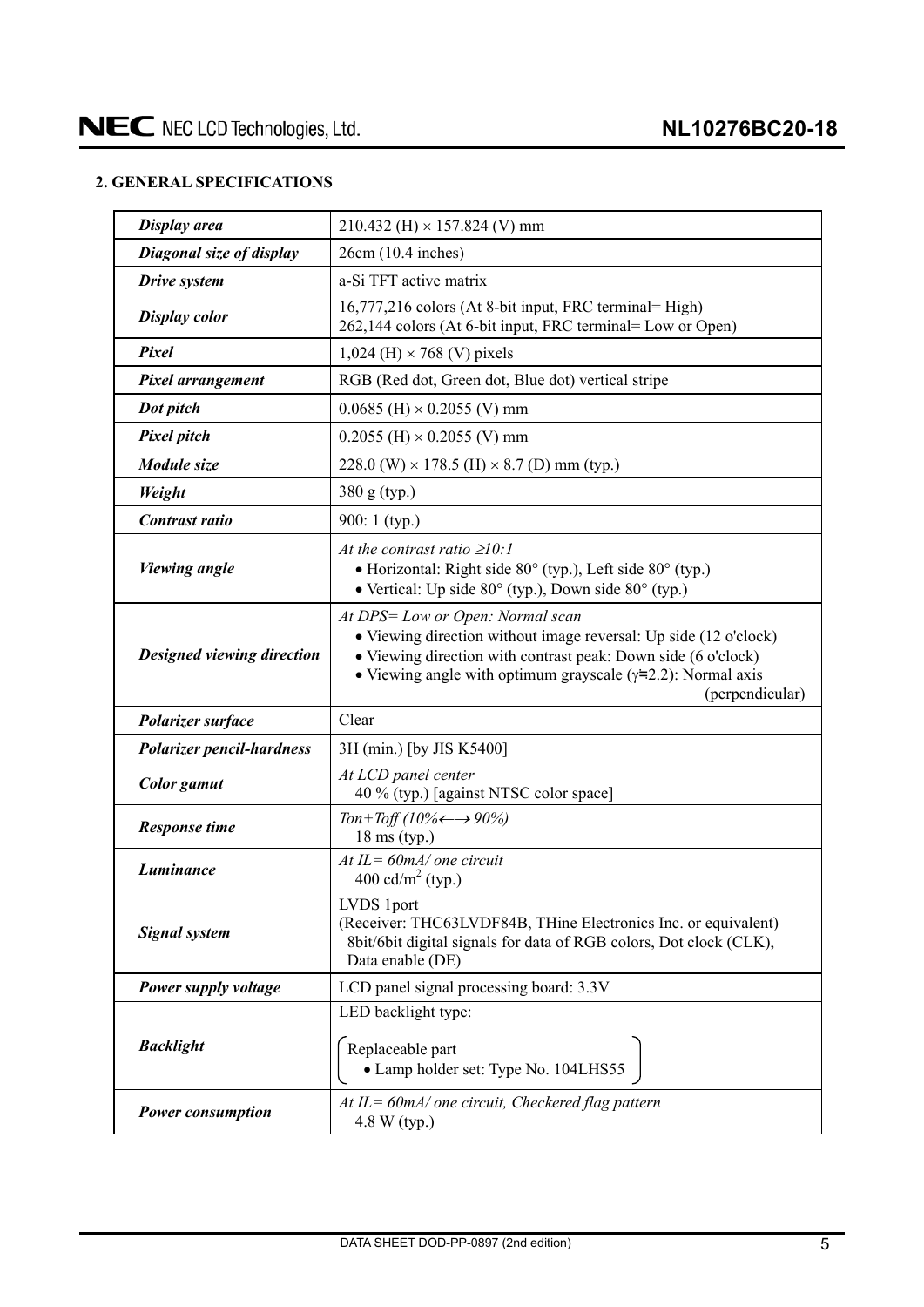## <span id="page-5-0"></span>**3. BLOCK DIAGRAM**



Note2: GND and FG must be connected to customer equipment's ground, and it is recommended that these grounds are connected together in customer equipment.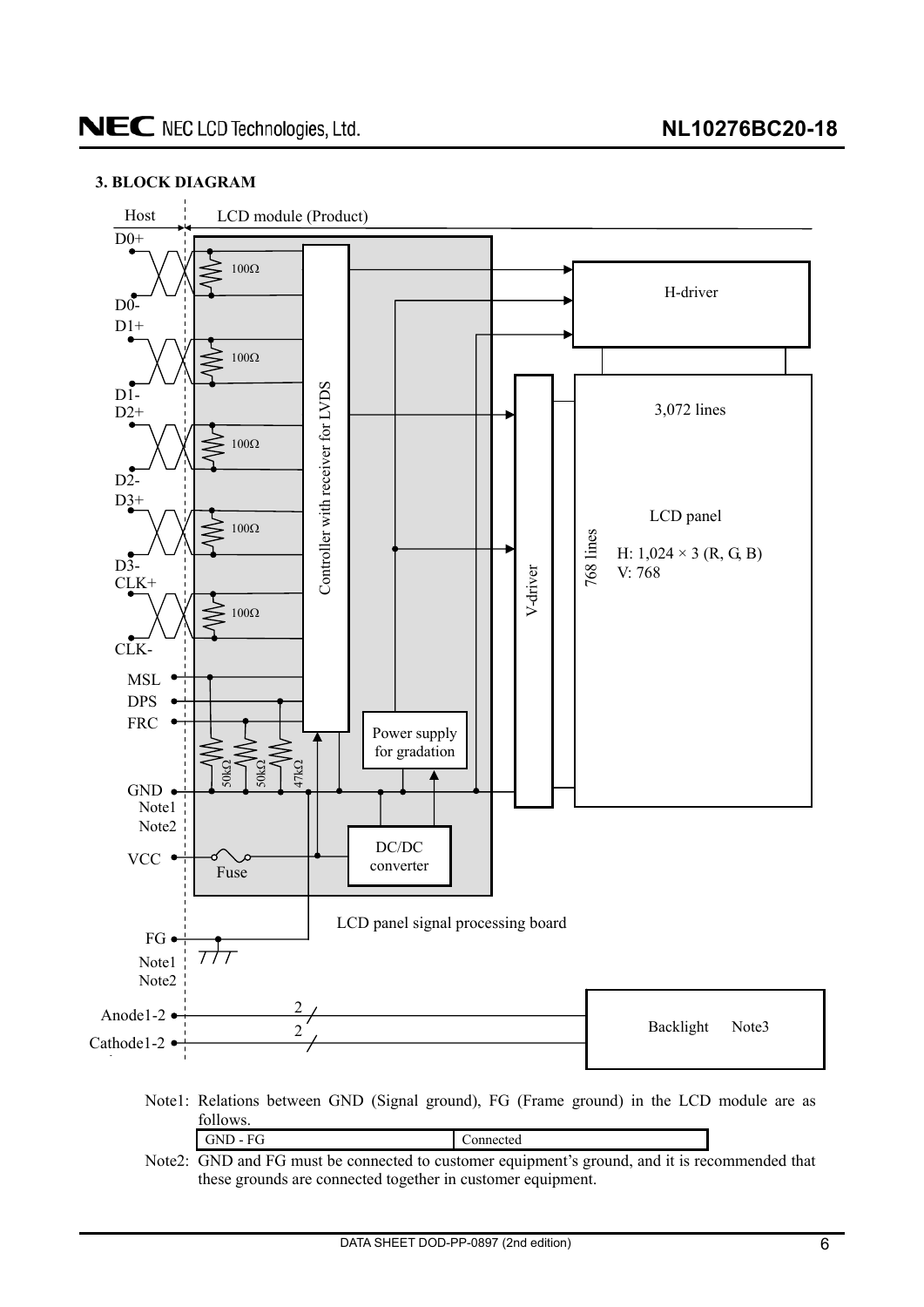## Note3: Backlight in detail



Backlight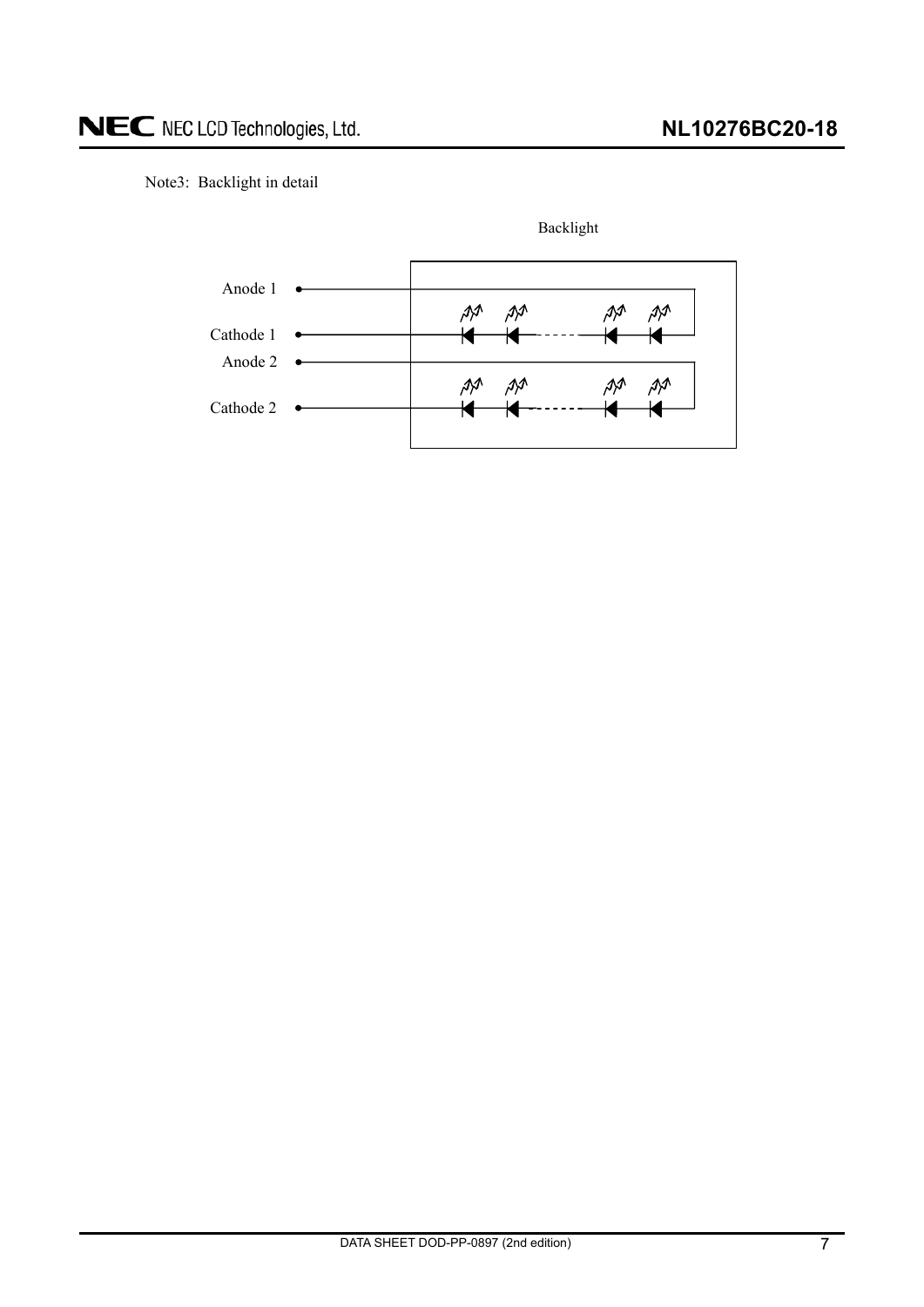## <span id="page-7-0"></span>**4. DETAILED SPECIFICATIONS**

## 4.1 MECHANICAL SPECIFICATIONS

| Parameter    | Specification                                                               | Unit  |    |
|--------------|-----------------------------------------------------------------------------|-------|----|
| Module size  | $228.0 \pm 0.5$ (W) $\times$ 178.5 $\pm$ 0.5 (H) $\times$ 8.7 $\pm$ 0.5 (D) | Note1 | mm |
| Display area | $210.432$ (H) $\times$ 157.824 (V)                                          | Note1 | mm |
| Weight       | 380 (typ.), 400 (max.)                                                      |       | g  |

Note1: See "**8. OUTLINE DRAWINGS**".

#### 4.2 ABSOLUTE MAXIMUM RATINGS

|                         | Parameter                              |                                   | Symbol     | Rating                         | Unit            | Remarks                                            |  |  |  |
|-------------------------|----------------------------------------|-----------------------------------|------------|--------------------------------|-----------------|----------------------------------------------------|--|--|--|
| Power supply<br>voltage |                                        | LCD panel signal processing board | <b>VCC</b> | $-0.3$ to $+4.0$               | V               |                                                    |  |  |  |
| Input voltage           |                                        | Display signals<br>Note1          | <b>VD</b>  | $-0.3$ to VCC $+0.3$           | V               |                                                    |  |  |  |
| for signals             |                                        | Function signals<br>Note2         | VF         |                                |                 |                                                    |  |  |  |
| Backlight               |                                        | Forward current                   | IL         | 0 to $+70$                     | mA              | per one circuit                                    |  |  |  |
|                         | Storage temperature                    |                                   | <b>Tst</b> | $-30$ to $+80$                 | $\rm ^{\circ}C$ |                                                    |  |  |  |
|                         |                                        | Front surface                     | TopF       | $-30$ to $+80$                 | $\rm ^{\circ}C$ | Note3                                              |  |  |  |
| Operating temperature   |                                        | Rear surface                      | TopR       | $-30$ to $+80$                 | $\circ$ C       | Note4                                              |  |  |  |
|                         |                                        |                                   |            | $\leq 95$                      | $\frac{0}{0}$   | Ta $\leq 40^{\circ}$ C                             |  |  |  |
|                         |                                        |                                   |            | $\leq 85$                      | $\frac{0}{0}$   | $40^{\circ}$ C <ta<math>\leq 50^{\circ}C</ta<math> |  |  |  |
|                         | Relative humidity<br>Note <sub>5</sub> |                                   | <b>RH</b>  | $\leq$ 55                      | $\frac{0}{0}$   | $50^{\circ}$ C <ta<math>\leq 60^{\circ}C</ta<math> |  |  |  |
|                         |                                        |                                   |            | $\leq 36$                      | $\frac{0}{0}$   | $60^{\circ}$ C <ta<math>\leq 70^{\circ}C</ta<math> |  |  |  |
|                         |                                        |                                   |            | $\leq 24$                      | $\frac{0}{0}$   | $70^{\circ}$ C <ta<math>\leq 80^{\circ}C</ta<math> |  |  |  |
|                         | Absolute humidity<br>Note <sub>5</sub> |                                   | AH         | $\leq 70$<br>Note <sub>6</sub> | $g/m^3$         |                                                    |  |  |  |

Note1: D0+/-, D1+/-, D2+/-, D3+/-, CLK+/-

Note2: DPS, FRC, MSL

Note3: Measured at LCD panel surface (including self-heat)

Note4: Measured at LCD module's rear shield surface (including self-heat)

Note5: No condensation

Note6: Water amount at Ta= 80°C and RH= 24%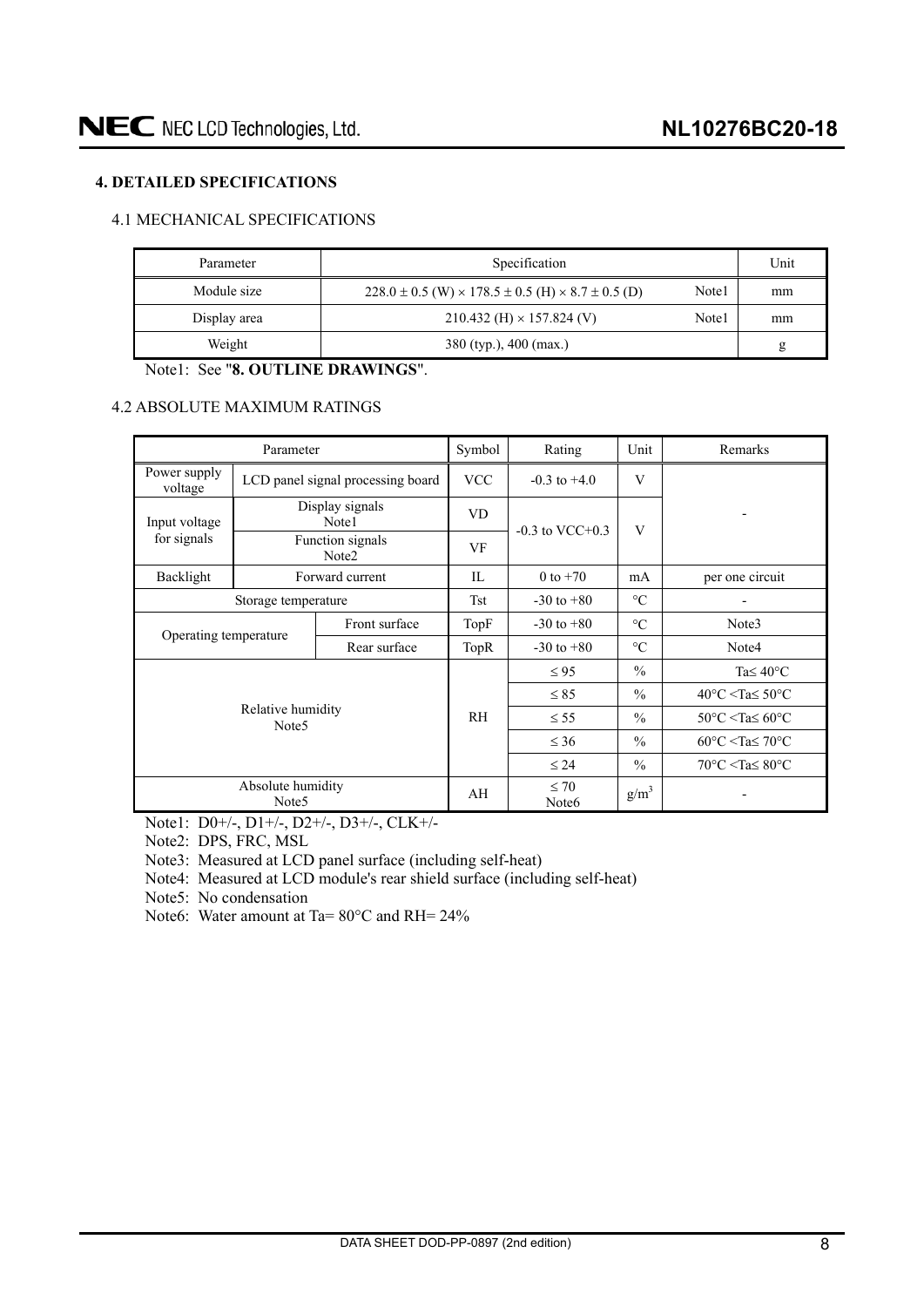## <span id="page-8-0"></span>4.3 ELECTRICAL CHARACTERISTICS

## 4.3.1 LCD panel signal processing board

|                              |      |            |                          |                |                          |         | $(Ta=25^{\circ}C)$ |  |
|------------------------------|------|------------|--------------------------|----------------|--------------------------|---------|--------------------|--|
| Parameter                    |      | Symbol     | min.                     | typ.           | max.                     | Unit    | Remarks            |  |
| Power supply voltage         |      | <b>VCC</b> | 3.0                      | 3.3            | 3.6                      | V       |                    |  |
| Power supply current         |      | ICC        |                          | 450<br>Note1   | 780<br>Note2             | mA      | at VCC= $3.3V$     |  |
| Permissible ripple voltage   |      | <b>VRP</b> |                          |                | 100                      | $mVp-p$ | for VCC            |  |
| Differential input threshold | High | <b>VTH</b> |                          | $\overline{a}$ | $+100$                   | mV      | at $VCM = 1.2V$    |  |
| voltage                      | Low  | <b>VTL</b> | $-100$                   |                | $\overline{\phantom{a}}$ | mV      | Note3              |  |
| Terminating resistance       |      | <b>RT</b>  | $\overline{\phantom{m}}$ | 100            | $\overline{\phantom{a}}$ | Ω       |                    |  |
| Input voltage for            | High | <b>VFH</b> | 0.7VCC                   |                | <b>VCC</b>               | V       | CMOS level         |  |
| DPS, FRC and MSL signals     | Low  | <b>VFL</b> | $\theta$                 | $\blacksquare$ | $0.3$ VCC                | V       |                    |  |
| Input current for            | High | <b>IFH</b> |                          |                | 300                      | μA      |                    |  |
| FRC and MSL signals          | Low  | <b>IFL</b> | $-300$                   |                | $\overline{\phantom{a}}$ | μA      |                    |  |

Note1: Checkered flag pattern [by EIAJ ED-2522]

Note2: Pattern for maximum current

Note3: Common mode voltage for LVDS receiver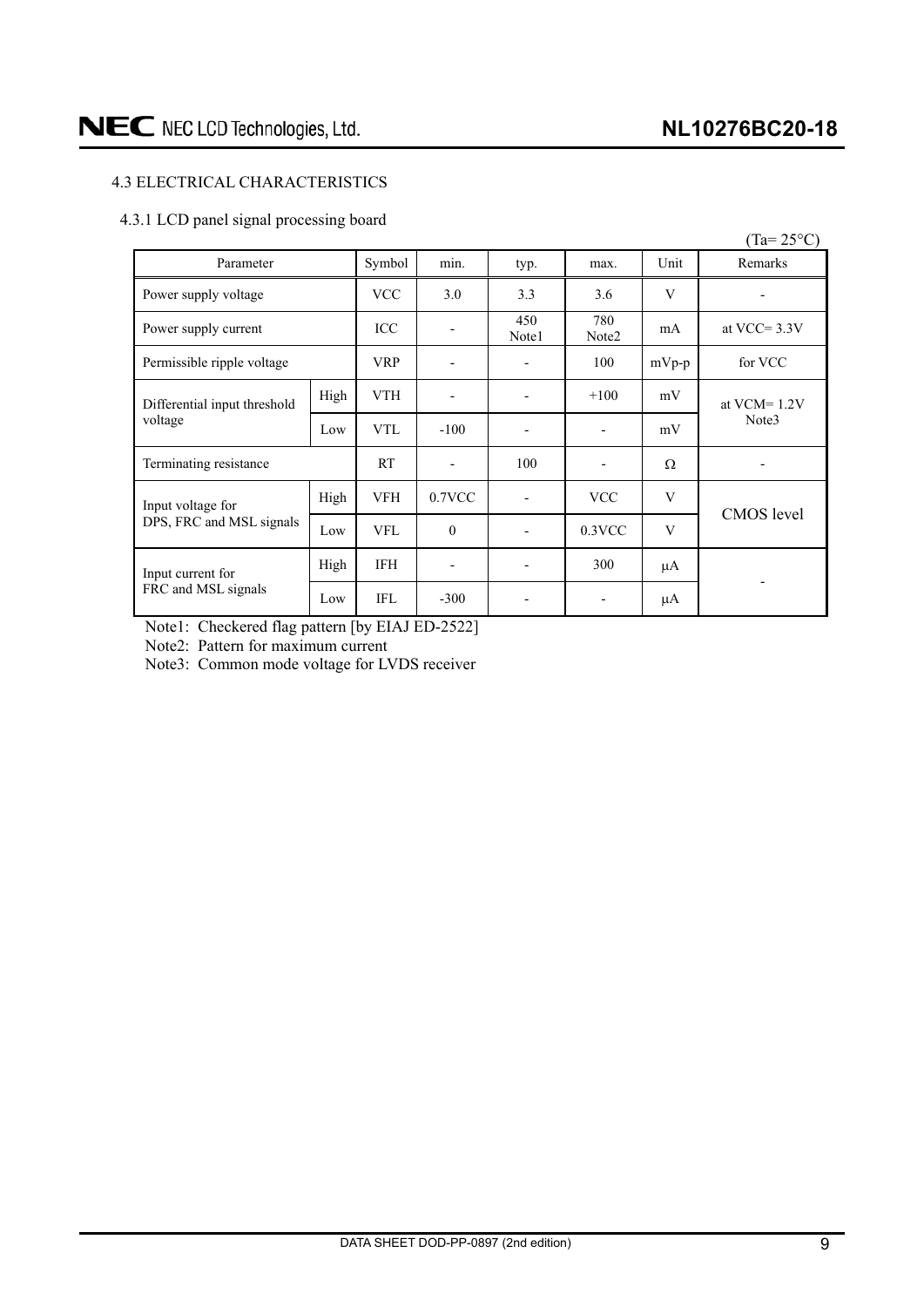## <span id="page-9-0"></span>4.3.2 Backlight

| ັ               |        |      |                          |                          |      | (Notel, Note2)                                     |
|-----------------|--------|------|--------------------------|--------------------------|------|----------------------------------------------------|
| Parameter       | Symbol | min. | typ.                     | max.                     | Unit | Remarks                                            |
| Forward current | IL     |      | 60                       | 66                       | mA   | per one circuit                                    |
|                 |        | 24.3 | 27.8                     | 31.4                     |      | Ta= $+25^{\circ}$ C<br>at IL = $60$ mA/One circuit |
| Forward voltage | VL     | 21.8 | $\overline{\phantom{0}}$ | $\overline{\phantom{a}}$ | V    | $Ta=+80^{\circ}C$<br>at IL= $60$ mA/One circuit    |
|                 |        |      | $\overline{\phantom{0}}$ | 34.4                     |      | Ta= $-30^{\circ}$ C<br>at IL= $60$ mA/One circuit  |
|                 |        |      |                          | 34.8                     |      | Ta= $-30^{\circ}$ C<br>at IL = $66mA$ One circuit  |

Note1: Please drive with constant current.

Note2: The Luminance uniformity may be changed depending on the current variation between 2 circuits. It is recommended that the current value difference between each circuit is less than 5%.

### 4.3.3 Power supply voltage ripple

This product works, even if the ripple voltage levels are beyond the permissible values as following the table, but there might be noise on the display image.

| Power supply voltage |               | Ripple voltage<br>Note1<br>(Measure at input terminal of power supply) | Unit    |
|----------------------|---------------|------------------------------------------------------------------------|---------|
| VCC                  | $\frac{4}{3}$ | $\leq 100$                                                             | $mVp-p$ |

Note1: The permissible ripple voltage includes spike noise.

#### 4.3.4 Fuse

| Parameter  |                   | Fuse            | Rating | Fusing current | Remarks |  |
|------------|-------------------|-----------------|--------|----------------|---------|--|
|            | Type              | Supplier        |        |                |         |  |
|            | <b>FCC16202AB</b> | KAMAYA ELECTRIC | 2.0A   | 4.0A           | Note1   |  |
| <b>VCC</b> |                   | Co., Ltd.       | 32 V   |                |         |  |

Note1: The power supply capacity should be more than the fusing current. If it is less than the fusing current, the fuse may not blow in a short time, and then nasty smell, smoke and so on may occur.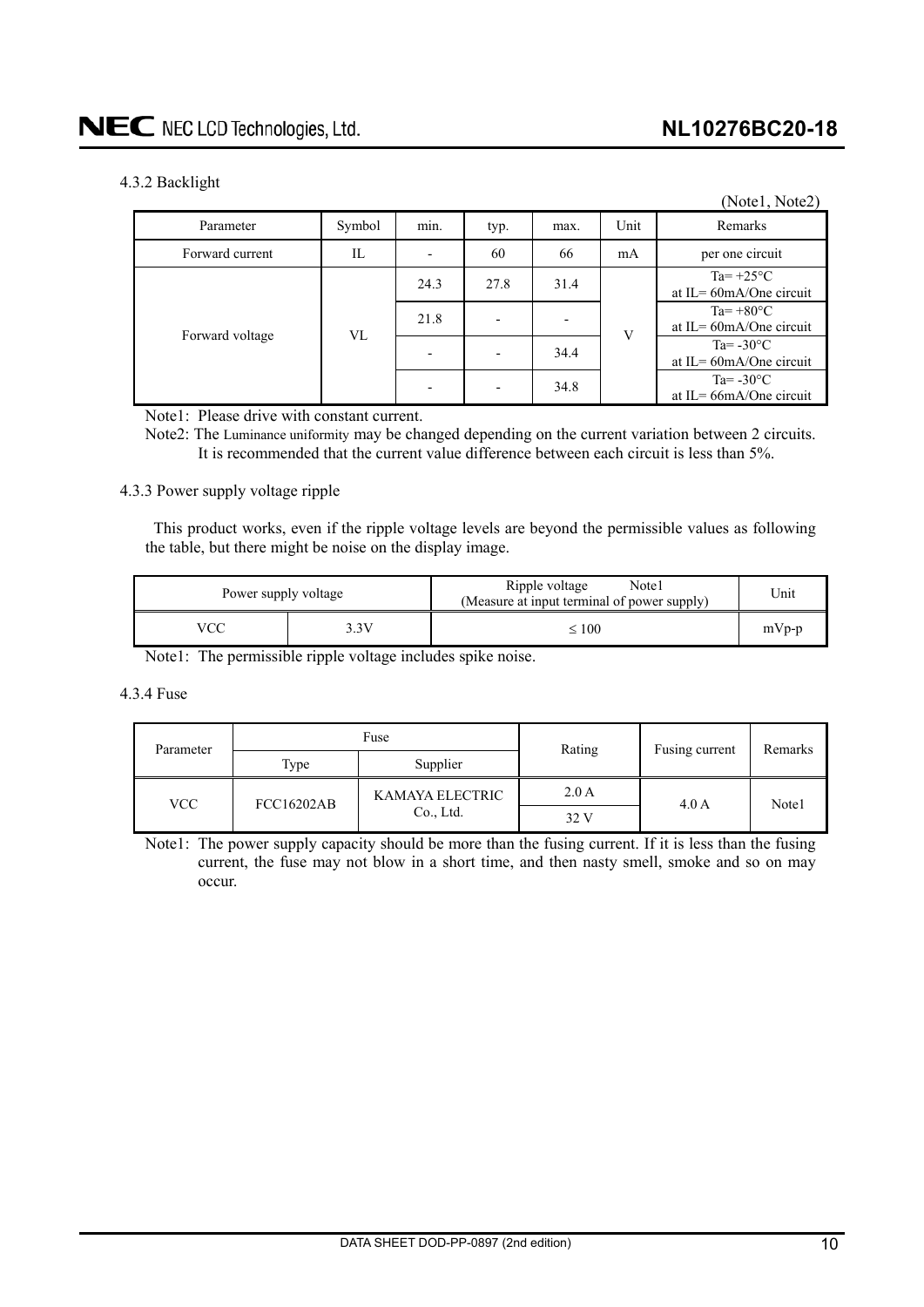### <span id="page-10-0"></span>4.4 POWER SUPPLY VOLTAGE SEQUENCE

4.4.1 LCD panel signal processing board



 $*$  These signals should be measured at the terminal of 100 $\Omega$  resistance.

display and function signals, they should be cut VCC.

- Note1: In terms of voltage variation (voltage drop) while VCC rising edge is below 3.0V, a protection circuit may work, and then this product may not work.
- Note2: Display signals (D0+/-, D1+/-, D2+/-, D3+/-, CLK+/-) and function signals (DPS, FRC, MSL) must be Low or High-impedance, exclude the VALID period (See above sequence diagram), in order to avoid that internal circuits is damaged. If some of display and function signals of this product are cut while this product is working, even if the signal input to it once again, it might not work normally. If customer stops the
- 4.4.2 Backlight lighting circuit



- Note1: These are the display and function signals for LCD panel signal processing board.
- Note2: The backlight should be turned on within the valid period of display and function signals, in order to avoid unstable data display.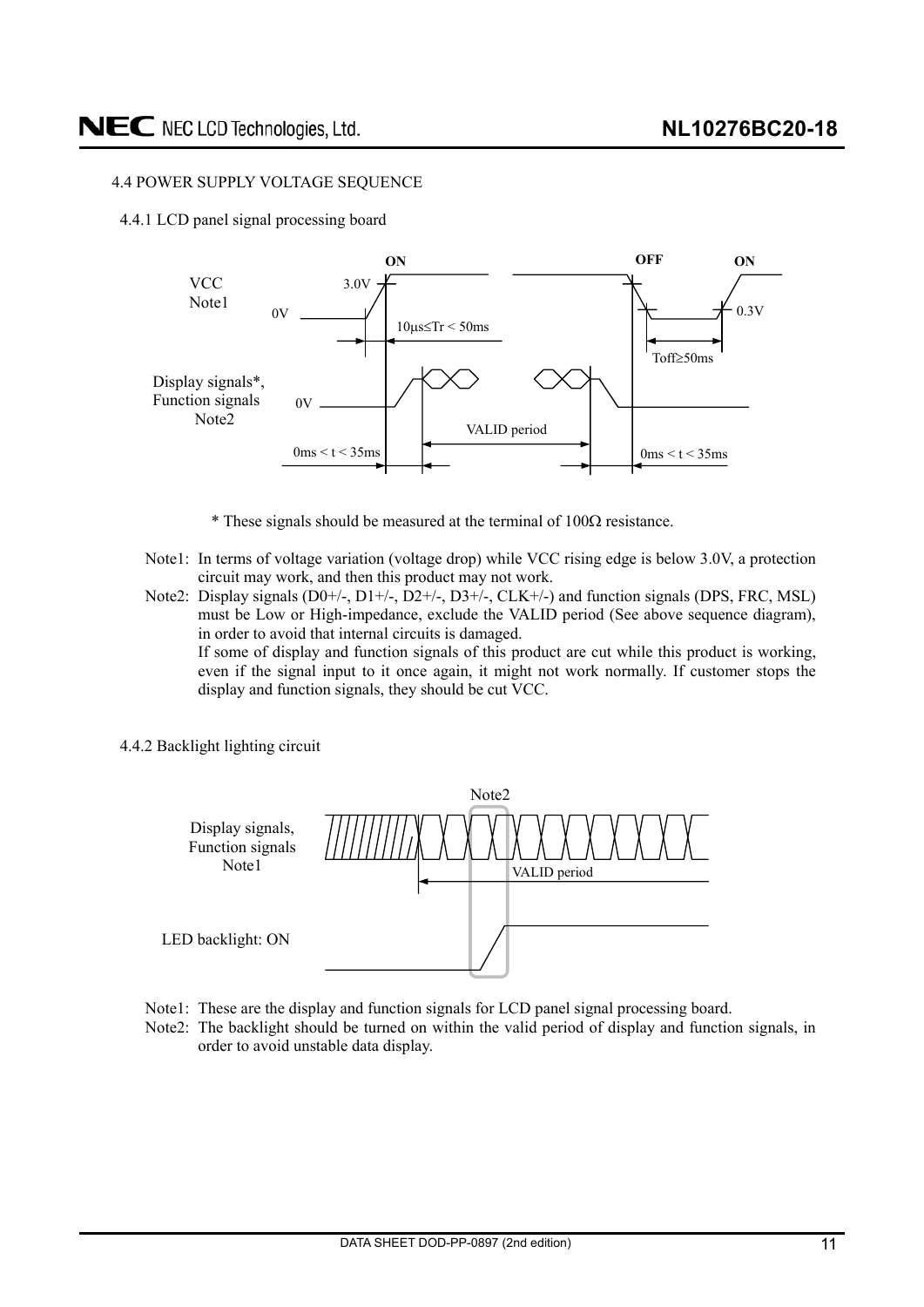## <span id="page-11-0"></span>4.5 CONNECTIONS AND FUNCTIONS FOR INTERFACE PINS

## 4.5.1 LCD panel signal processing board

#### CN1 socket (LCD module side): FI-SE20P-HFE (Japan Aviation Electronics Industry Limited (JAE)) Adaptable plug: FI-S20S (Japan Aviation Electronics Industry Limited (JAE))

|                | Pin No.<br>Symbol |             |                                      |                                                 | Input data signal: 8bit                 | Input data signal:          | Remarks           |  |  |  |  |
|----------------|-------------------|-------------|--------------------------------------|-------------------------------------------------|-----------------------------------------|-----------------------------|-------------------|--|--|--|--|
|                |                   |             | Signal                               | <b>MAPA</b>                                     | MAP <sub>B</sub>                        | 6bit                        |                   |  |  |  |  |
| $\mathbf{1}$   | A                 | $D3+$       | Pixel data                           |                                                 | R0-R1, G0-G1, B0-B1 R6-R7, G6-G7, B6-B7 | $\mathcal{L}_{\mathcal{A}}$ | Note1.<br>Note2   |  |  |  |  |
|                | B                 | <b>GND</b>  | Ground                               |                                                 |                                         | Ground                      | Note3             |  |  |  |  |
| $\overline{2}$ | A                 | $D3-$       | Pixel data                           |                                                 | R0-R1, G0-G1, B0-B1 R6-R7, G6-G7, B6-B7 | $\frac{1}{2}$               | Note1,<br>Note2   |  |  |  |  |
|                | B                 | <b>GND</b>  | Ground                               |                                                 |                                         | Ground                      | Note3             |  |  |  |  |
|                | $\mathfrak{Z}$    | <b>DPS</b>  | Selection<br>of scan direction       | High:<br>Low or Open:                           | Reverse scan<br>Normal scan             |                             | Note4             |  |  |  |  |
|                | 4                 | <b>FRC</b>  | Selection of the<br>number of colors |                                                 | High                                    | Low or Open                 | Note1<br>Note5    |  |  |  |  |
|                | 5                 | <b>GND</b>  | Ground                               |                                                 |                                         | Note3                       |                   |  |  |  |  |
|                | 6                 | $CLK+$      | Pixel clock                          |                                                 | Pixel clock                             |                             | Note2             |  |  |  |  |
|                | 7                 | CLK-        |                                      |                                                 |                                         |                             |                   |  |  |  |  |
|                | 8                 | <b>GND</b>  | Ground                               |                                                 | Ground                                  |                             | Note3             |  |  |  |  |
|                | 9                 | $D2+$       | Pixel data                           | <b>B4-B7,DE</b>                                 | <b>B2-B5,DE</b>                         |                             | Note <sub>2</sub> |  |  |  |  |
|                | 10                | $D2-$       |                                      |                                                 |                                         |                             |                   |  |  |  |  |
|                | 11                | <b>GND</b>  | Ground                               |                                                 | Ground                                  |                             | Note3             |  |  |  |  |
|                | 12                | $D1+$       | Pixel data                           | G3-G7, B2-B3                                    | G1-G5, B0-B1                            |                             | Note2             |  |  |  |  |
|                | 13                | $D1-$       |                                      |                                                 |                                         |                             |                   |  |  |  |  |
|                | 14                | <b>GND</b>  | Ground                               |                                                 | Ground                                  |                             | Note3             |  |  |  |  |
|                | 15                | $D0+$       | Pixel data                           | R <sub>2</sub> -R <sub>7</sub> , G <sub>2</sub> | R0-R5,G0                                |                             | Note <sub>2</sub> |  |  |  |  |
|                | 16                | $D0-$       |                                      |                                                 |                                         |                             |                   |  |  |  |  |
|                | 17                | <b>GND</b>  | Ground                               | Ground                                          |                                         |                             |                   |  |  |  |  |
|                | 18                | ${\bf MSL}$ | Selection of<br>LVDS input map       | Low                                             | High                                    | Low                         | Note <sub>5</sub> |  |  |  |  |
|                | 19                | <b>VCC</b>  | Power supply                         |                                                 | Note3                                   |                             |                   |  |  |  |  |
|                | 20                | <b>VCC</b>  |                                      |                                                 | Power supply                            |                             |                   |  |  |  |  |

Note1: See "**4.6 DISPLAY COLORS AND INPUT DATA SIGNALS**".

Note2: Twist pair wires with  $100\Omega$  (Characteristic impedance) should be used between LCD panel signal processing board and LVDS transmitter.

Note3: All GND and VCC terminals should be used without any non-connected lines.

Note4: See "**4.8 SCANNING DIRECTIONS**".

Note5: See "**4.5.4 Connection between receiver and transmitter for LVDS**".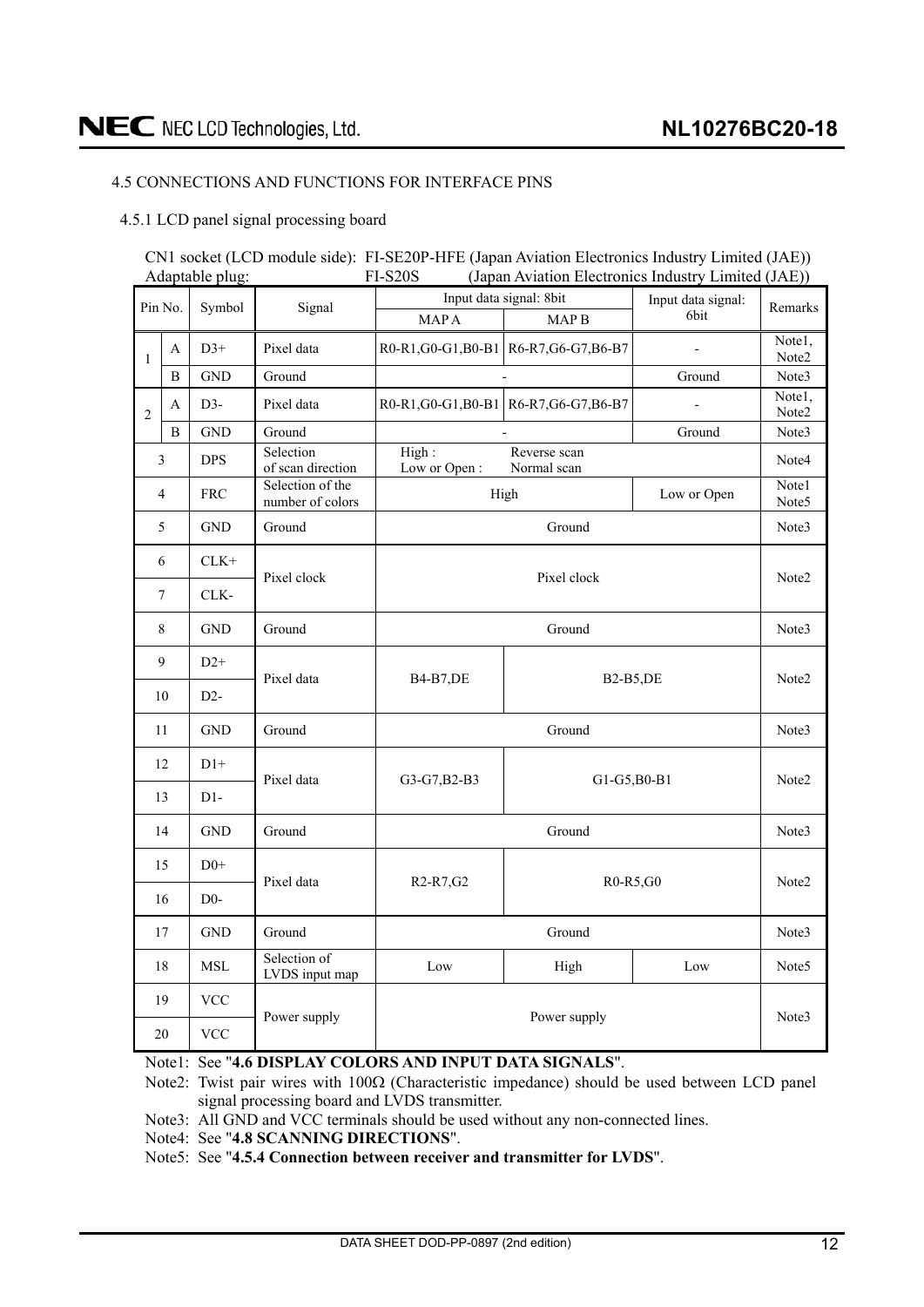## <span id="page-12-0"></span>4.5.2 Backlight lamp

| Adaptable socket: |                | SHR-8V-S<br>(J.S.T. Mfg. Co., Ltd.) |                     |
|-------------------|----------------|-------------------------------------|---------------------|
| Pin No.           | Symbol         | Signal                              | Remarks             |
|                   | A1             | Anode1                              |                     |
|                   | K1             | Cathode1                            |                     |
|                   | A <sub>2</sub> | Anode2                              |                     |
|                   | K <sub>2</sub> | Cathode2                            |                     |
|                   | N. C.          |                                     | Keep this pin Open. |
|                   | N. C.          |                                     | Keep this pin Open. |
|                   | N. C.          |                                     | Keep this pin Open. |
|                   | N. C.          |                                     | Keep this pin Open. |

## CN2 plug (LCD module side): SM8B-SRSS-TB (J.S.T. Mfg. Co., Ltd.)

4.5.3 Positions of plugs and a socket

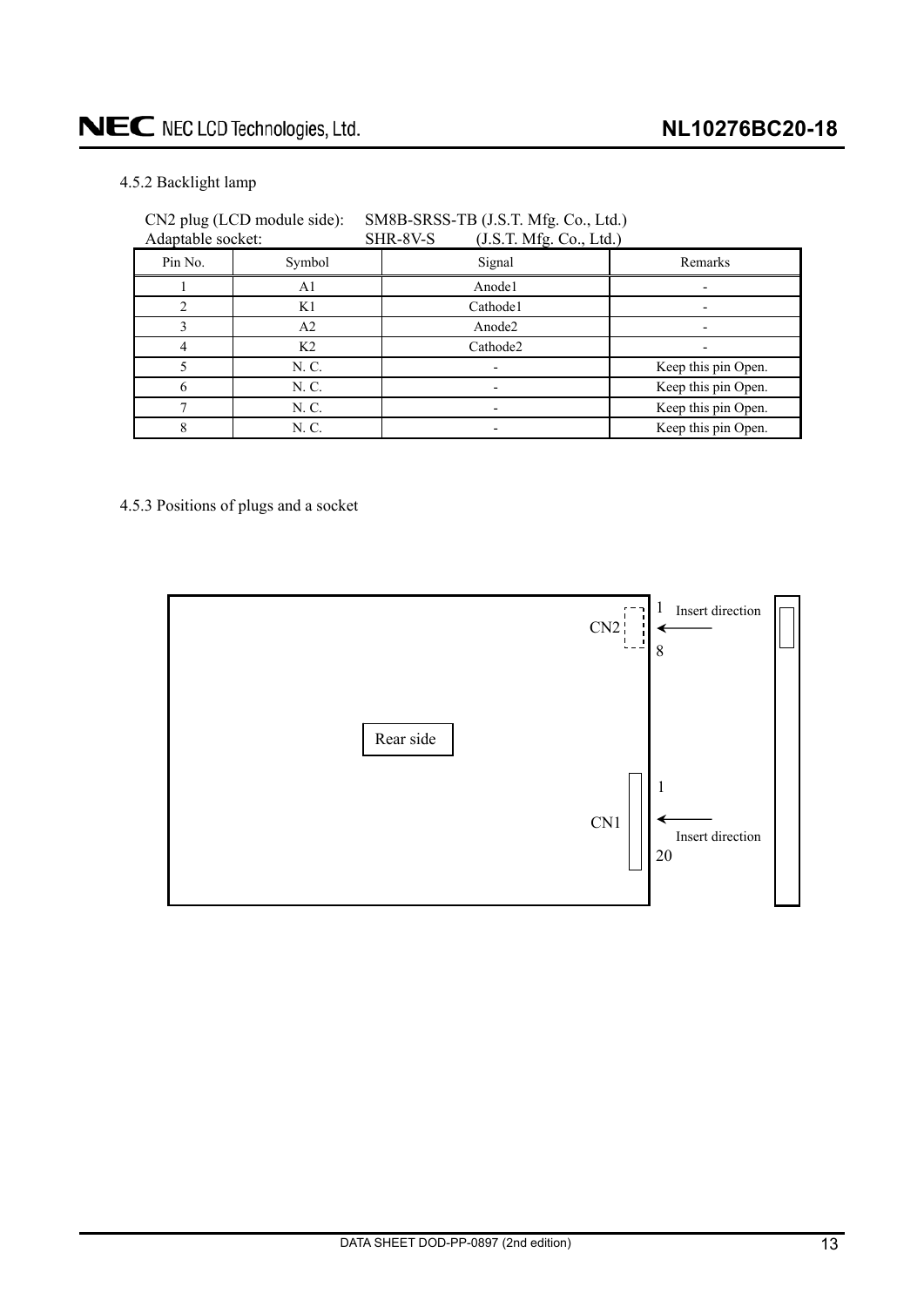

#### <span id="page-13-0"></span>4.5.4 Connection between receiver and transmitter for LVDS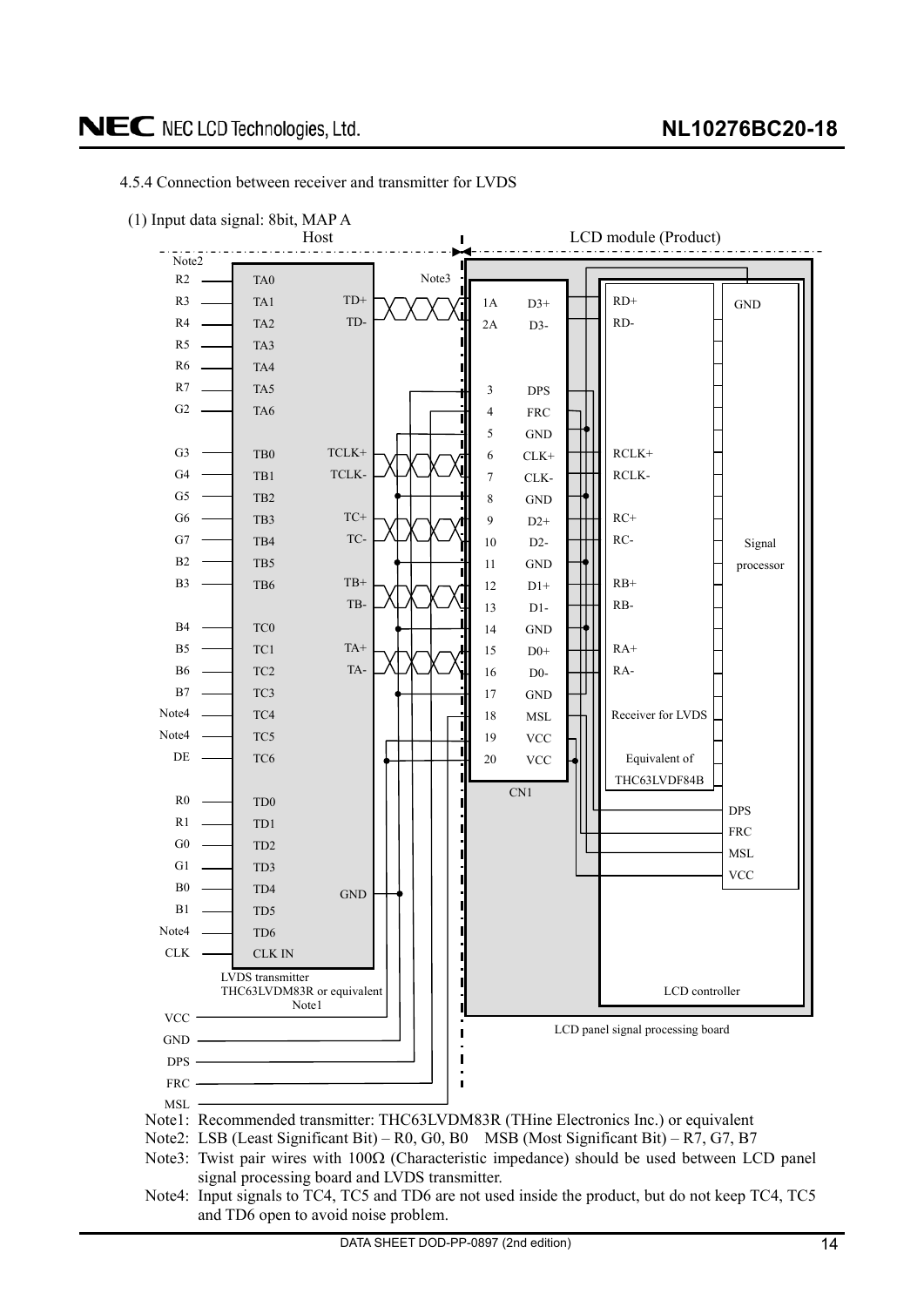## **NL10276BC20-18**

## NEC NEC LCD Technologies, Ltd.





- Note1: Recommended transmitter: THC63LVDM83R (THine Electronics Inc.) or equivalent
- Note2: LSB (Least Significant Bit) R0, G0, B0 MSB (Most Significant Bit) R7, G7, B7
- Note3: Twist pair wires with  $100\Omega$  (Characteristic impedance) should be used between LCD panel signal processing board and LVDS transmitter.
- Note4: Input signals to TC4, TC5 and TD6 are not used inside the product, but do not keep TC4, TC5 and TD6 open to avoid noise problem.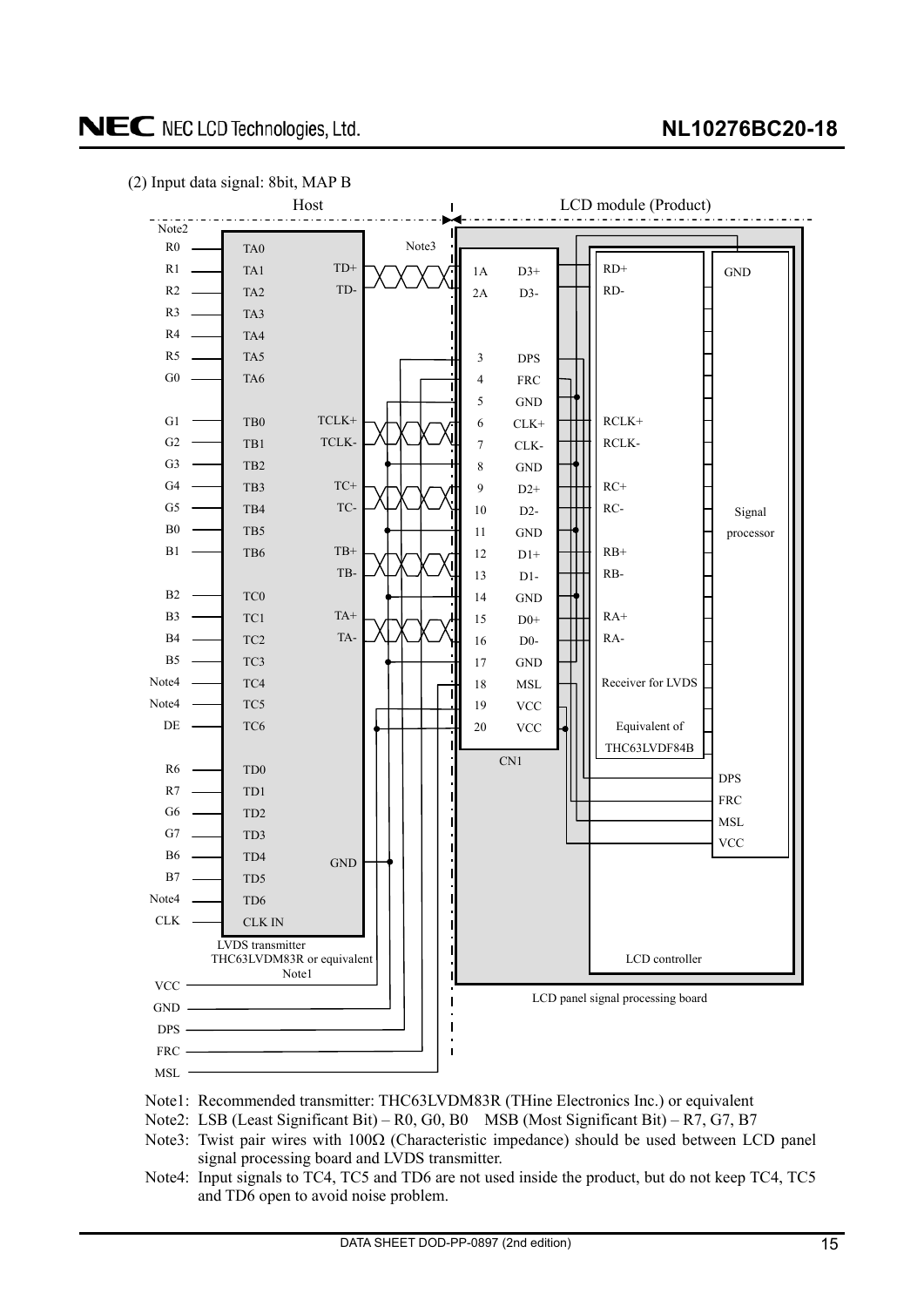## **NL10276BC20-18**

(3) Input data signal: 6bit



- Note1: Recommended transmitter THC63LVDM83R (THine Electronics Inc.) or equivalent
- Note2: LSB (Least Significant Bit) R0, G0, B0 MSB (Most Significant Bit) R5, G5, B5
- Note3: Twist pair wires with  $100\Omega$  (Characteristic impedance) should be used between LCD panel signal processing board and LVDS transmitter.
- Note4: Input signals to TC4 and TC5 are not used inside the product, but do not keep TC4 and TC5 open to avoid noise problem.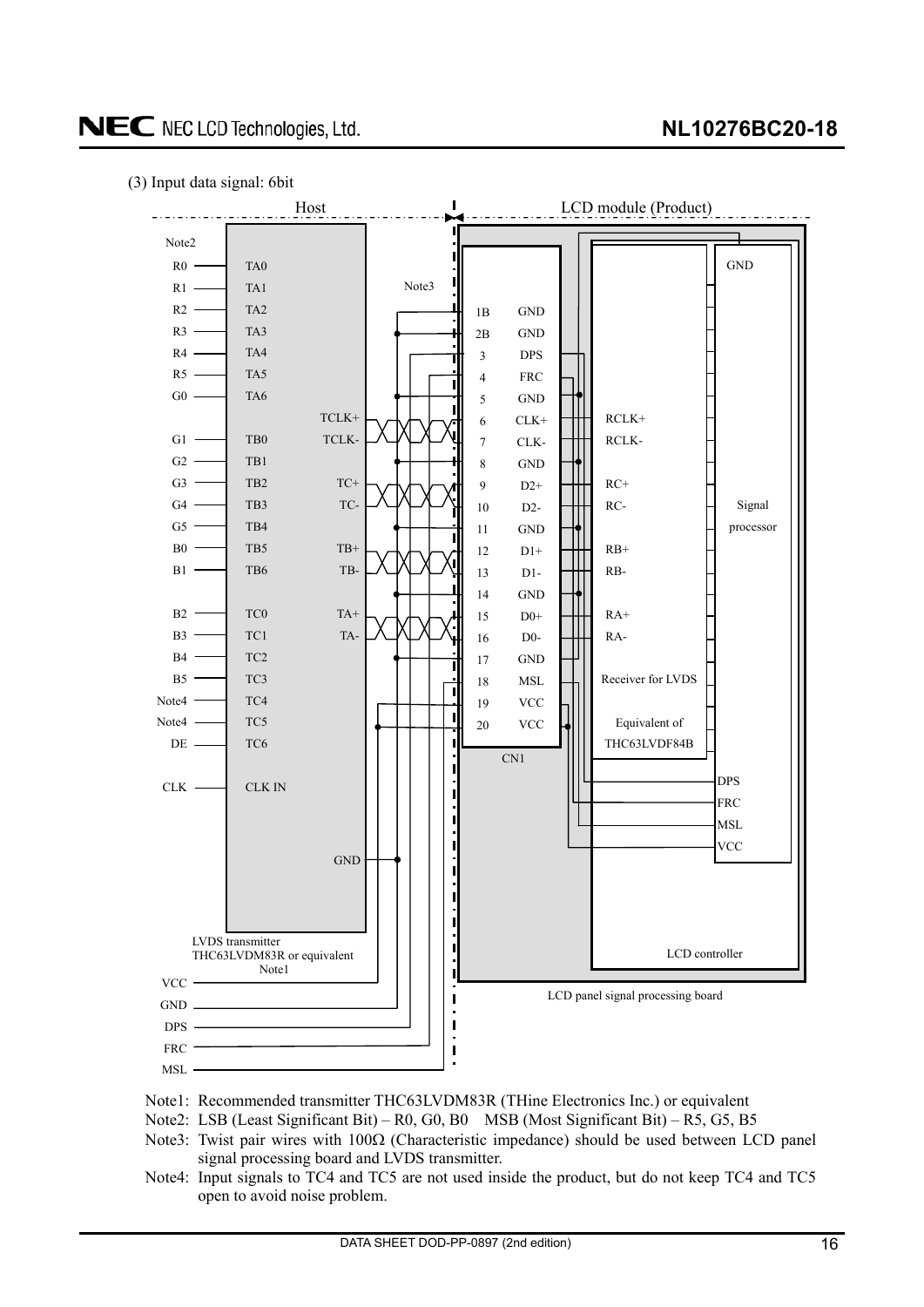## 4.5.5 Input data mapping

(1) Input data signal: 8bit, MAP A



(2) Input data signal: 8bit, MAP B

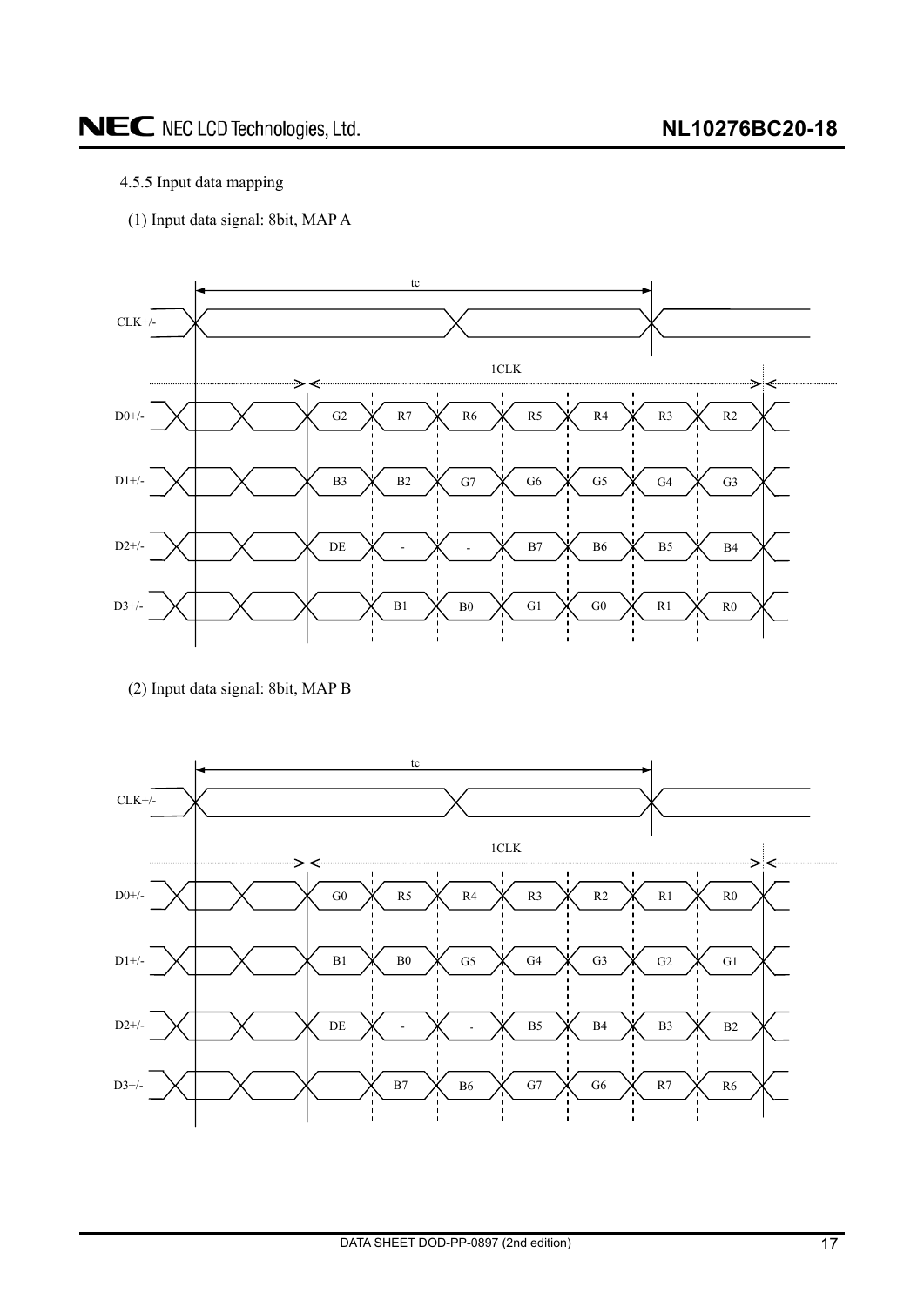<span id="page-17-0"></span>(3) Input data signal: 6bit



## 4.6 DISPLAY COLORS AND INPUT DATA SIGNALS

4.6.1 Combinations between input data signals, FRC signal and MSL signal

This product can display in equivalent to 16,777,216 colors in 256 gray scales and 262,144 colors in 64 gray scales by combination between input data signals, FRC signal and MSL signal. See following table.

| Combination   | Input data<br>signals | Input Data<br>mapping | $CN1-$<br>Pin No.1 and 2 | FRC terminal | MSL terminal | Display colors | Remarks |  |
|---------------|-----------------------|-----------------------|--------------------------|--------------|--------------|----------------|---------|--|
| $^\copyright$ | 8 bit                 | MAP A                 | $D3+/-$                  | High         | Low          | 16,777,216     | Note1   |  |
| ➁             | 8 bit                 | <b>MAPB</b>           | $D3+/$                   | High         | High         | 16,777,216     | Note1   |  |
| ③             | 6 bit                 |                       | <b>GND</b>               | Low or Open  | Low          | 262,144        | Note2   |  |

Note1: See "**4.6.2 16,777,216 colors**".

Note2: See "**4.6.3 262,144 colors**".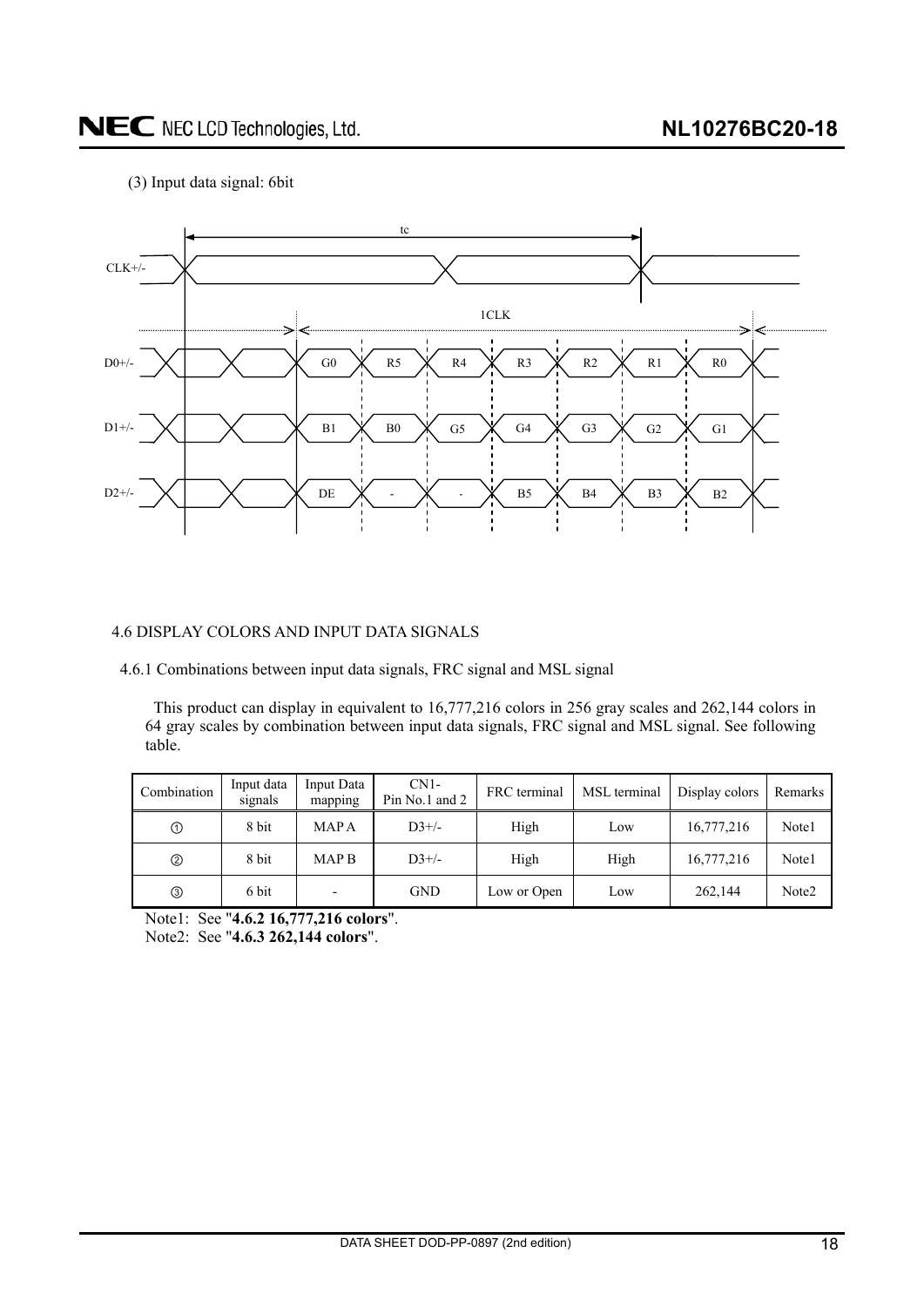## <span id="page-18-0"></span>4.6.2 16,777,216 colors

This product can display equivalent of 16,777,216 colors in 256 gray scales by combination  $\odot$  and  $\odot$ . (See "**4.6.1 Combinations between input data signals, FRC signal and MSL signal**".) Also the relation between display colors and input data signals is as the following table.

| Display colors      |              |                  |                  |                  |                  |                  |                  |                  | Data signal (0: Low level, 1: High level) |                  |                         |                  |                  |                  |                  |                  |                  |                  |                  |                      |                  |                  |                  |                  |                  |
|---------------------|--------------|------------------|------------------|------------------|------------------|------------------|------------------|------------------|-------------------------------------------|------------------|-------------------------|------------------|------------------|------------------|------------------|------------------|------------------|------------------|------------------|----------------------|------------------|------------------|------------------|------------------|------------------|
|                     |              | R7               |                  | R6 R5 R4         |                  | R3 R2 R1         |                  |                  | R <sub>0</sub>                            |                  | G7 G6 G5 G4 G3 G2 G1 G0 |                  |                  |                  |                  |                  |                  | B7               |                  | B6 B5 B4 B3 B2 B1 B0 |                  |                  |                  |                  |                  |
|                     | <b>Black</b> | $\mathbf{0}$     | $\boldsymbol{0}$ | $\boldsymbol{0}$ | $\mathbf{0}$     | 0                | $\boldsymbol{0}$ | $\boldsymbol{0}$ | 0                                         | $\overline{0}$   | $\boldsymbol{0}$        | $\overline{0}$   | $\boldsymbol{0}$ | $\boldsymbol{0}$ | $\boldsymbol{0}$ | $\boldsymbol{0}$ | $\mathbf{0}$     | $\mathbf{0}$     | $\boldsymbol{0}$ | $\boldsymbol{0}$     | $\mathbf{0}$     | $\boldsymbol{0}$ | $\boldsymbol{0}$ | $\boldsymbol{0}$ | $\boldsymbol{0}$ |
|                     | Blue         | $\boldsymbol{0}$ | $\mathbf{0}$     | $\mathbf{0}$     | $\mathbf{0}$     | 0                | $\boldsymbol{0}$ | $\boldsymbol{0}$ | 0                                         | 0                | $\mathbf{0}$            | 0                | $\overline{0}$   | $\mathbf{0}$     | $\mathbf{0}$     | $\overline{0}$   | $\overline{0}$   | 1                | 1                | 1                    | 1                | 1                | 1                | 1                | 1                |
|                     | Red          | 1                | 1                | 1                | 1                |                  | 1                | 1                | 1                                         | 0                | 0                       | 0                | $\boldsymbol{0}$ | 0                | $\boldsymbol{0}$ | $\mathbf{0}$     | $\boldsymbol{0}$ | $\boldsymbol{0}$ | $\boldsymbol{0}$ | $\boldsymbol{0}$     | $\boldsymbol{0}$ | $\overline{0}$   | $\boldsymbol{0}$ | $\boldsymbol{0}$ | $\boldsymbol{0}$ |
|                     | Magenta      | 1                |                  |                  |                  |                  |                  | 1                | 1                                         | 0                | $\boldsymbol{0}$        | 0                | 0                | 0                | $\theta$         | $\boldsymbol{0}$ | $\mathbf{0}$     | 1                | 1                | 1                    | 1                |                  | 1                | 1                | 1                |
| <b>Basic Colors</b> | Green        | $\theta$         | 0                | 0                | 0                | 0                | 0                | $\boldsymbol{0}$ | $\mathbf{0}$                              | 1                | 1                       |                  |                  |                  | 1                | 1                | 1                | $\boldsymbol{0}$ | $\boldsymbol{0}$ | $\boldsymbol{0}$     | $\boldsymbol{0}$ | $\boldsymbol{0}$ | $\boldsymbol{0}$ | $\boldsymbol{0}$ | $\boldsymbol{0}$ |
|                     | Cyan         | 0                | 0                | 0                | 0                | 0                | 0                | $\boldsymbol{0}$ | $\boldsymbol{0}$                          | 1                | 1                       | 1                |                  |                  | 1                | 1                | 1                | 1                | 1                | 1                    | 1                | 1                | 1                | 1                | 1                |
|                     | Yellow       | 1                | 1                |                  |                  |                  |                  | 1                | 1                                         | 1                | 1                       | 1                |                  |                  | 1                | 1                | 1                | $\theta$         | $\boldsymbol{0}$ | $\boldsymbol{0}$     | $\boldsymbol{0}$ | $\boldsymbol{0}$ | $\boldsymbol{0}$ | $\boldsymbol{0}$ | $\boldsymbol{0}$ |
|                     | White        | 1                | 1                |                  | 1                |                  | 1                | 1                | 1                                         |                  | 1                       |                  | 1                |                  | 1                | 1                | 1                | 1                | 1                | 1                    | 1                | 1                | 1                | 1                | 1                |
|                     | <b>Black</b> | $\boldsymbol{0}$ | $\boldsymbol{0}$ | $\boldsymbol{0}$ | $\boldsymbol{0}$ | 0                | $\boldsymbol{0}$ | $\boldsymbol{0}$ | $\boldsymbol{0}$                          | $\boldsymbol{0}$ | $\overline{0}$          | $\boldsymbol{0}$ | $\boldsymbol{0}$ | $\boldsymbol{0}$ | $\boldsymbol{0}$ | $\boldsymbol{0}$ | $\boldsymbol{0}$ | $\boldsymbol{0}$ | $\boldsymbol{0}$ | $\boldsymbol{0}$     | $\boldsymbol{0}$ | $\boldsymbol{0}$ | $\boldsymbol{0}$ | $\boldsymbol{0}$ | $\boldsymbol{0}$ |
|                     |              | $\boldsymbol{0}$ | $\mathbf{0}$     | $\boldsymbol{0}$ | $\boldsymbol{0}$ | 0                | $\boldsymbol{0}$ | $\boldsymbol{0}$ | 1                                         | 0                | $\boldsymbol{0}$        | $\boldsymbol{0}$ | 0                | $\boldsymbol{0}$ | $\boldsymbol{0}$ | $\boldsymbol{0}$ | $\boldsymbol{0}$ | $\boldsymbol{0}$ | $\boldsymbol{0}$ | $\boldsymbol{0}$     | $\boldsymbol{0}$ | $\boldsymbol{0}$ | $\boldsymbol{0}$ | $\boldsymbol{0}$ | $\boldsymbol{0}$ |
| Red gray scale      | dark         | $\boldsymbol{0}$ | $\mathbf{0}$     | $\boldsymbol{0}$ | 0                | 0                | $\mathbf{0}$     | 1                | 0                                         | 0                | $\mathbf{0}$            | $\boldsymbol{0}$ | 0                | 0                | $\boldsymbol{0}$ | $\overline{0}$   | $\overline{0}$   | $\theta$         | $\boldsymbol{0}$ | $\boldsymbol{0}$     | $\mathbf{0}$     | $\theta$         | $\boldsymbol{0}$ | $\mathbf{0}$     | $\boldsymbol{0}$ |
|                     |              |                  |                  |                  |                  |                  |                  |                  |                                           |                  |                         |                  |                  |                  |                  |                  |                  |                  |                  |                      |                  |                  |                  |                  |                  |
|                     |              |                  |                  |                  |                  |                  |                  |                  |                                           |                  |                         |                  |                  |                  |                  |                  |                  |                  |                  |                      |                  |                  |                  |                  |                  |
|                     | bright       | 1                |                  |                  |                  |                  |                  | 0                | 1                                         | 0                | 0                       | 0                | 0                | $\mathbf{0}$     | $\boldsymbol{0}$ | $\theta$         | $\boldsymbol{0}$ | $\theta$         | $\boldsymbol{0}$ | $\overline{0}$       | 0                | $\theta$         | $\boldsymbol{0}$ | $\boldsymbol{0}$ | $\boldsymbol{0}$ |
|                     |              | 1                |                  |                  |                  |                  |                  | 1                | $\mathbf{0}$                              | 0                | $\theta$                | $\mathbf{0}$     | 0                | $\boldsymbol{0}$ | $\mathbf{0}$     | $\mathbf{0}$     | $\mathbf{0}$     | $\mathbf{0}$     | $\mathbf{0}$     | $\mathbf{0}$         | $\mathbf{0}$     | $\theta$         | $\boldsymbol{0}$ | $\boldsymbol{0}$ | $\boldsymbol{0}$ |
|                     | Red          | 1                | 1                |                  | 1                |                  | 1                | 1                | 1                                         | 0                | $\boldsymbol{0}$        | $\boldsymbol{0}$ | $\boldsymbol{0}$ | 0                | $\boldsymbol{0}$ | $\boldsymbol{0}$ | $\boldsymbol{0}$ | $\boldsymbol{0}$ | $\mathbf{0}$     | $\boldsymbol{0}$     | $\mathbf{0}$     | $\mathbf{0}$     | $\boldsymbol{0}$ | $\boldsymbol{0}$ | $\boldsymbol{0}$ |
|                     | <b>Black</b> | $\boldsymbol{0}$ | $\boldsymbol{0}$ | $\boldsymbol{0}$ | $\overline{0}$   | $\overline{0}$   | $\boldsymbol{0}$ | $\boldsymbol{0}$ | $\mathbf{0}$                              | $\mathbf{0}$     | $\boldsymbol{0}$        | $\boldsymbol{0}$ | $\mathbf{0}$     | $\boldsymbol{0}$ | $\boldsymbol{0}$ | $\overline{0}$   | $\overline{0}$   | $\mathbf{0}$     | $\overline{0}$   | $\overline{0}$       | $\overline{0}$   | $\mathbf{0}$     | $\overline{0}$   | $\boldsymbol{0}$ | $\boldsymbol{0}$ |
|                     |              | $\theta$         | $\boldsymbol{0}$ | $\mathbf{0}$     | $\overline{0}$   | 0                | $\boldsymbol{0}$ | $\boldsymbol{0}$ | $\boldsymbol{0}$                          | 0                | $\boldsymbol{0}$        | $\boldsymbol{0}$ | $\overline{0}$   | $\mathbf{0}$     | $\boldsymbol{0}$ | $\boldsymbol{0}$ | 1                | $\overline{0}$   | $\mathbf{0}$     | $\boldsymbol{0}$     | $\boldsymbol{0}$ | $\theta$         | $\boldsymbol{0}$ | $\boldsymbol{0}$ | $\boldsymbol{0}$ |
|                     | dark         | $\boldsymbol{0}$ | $\overline{0}$   | $\mathbf{0}$     | $\overline{0}$   | $\overline{0}$   | $\overline{0}$   | $\mathbf{0}$     | $\overline{0}$                            | 0                | $\mathbf{0}$            | $\overline{0}$   | $\mathbf{0}$     | $\mathbf{0}$     | $\overline{0}$   | 1                | $\overline{0}$   | $\boldsymbol{0}$ | $\overline{0}$   | $\overline{0}$       | $\overline{0}$   | $\overline{0}$   | $\overline{0}$   | $\overline{0}$   | $\boldsymbol{0}$ |
|                     |              |                  |                  |                  |                  |                  |                  |                  |                                           |                  |                         |                  |                  |                  |                  |                  |                  |                  |                  |                      |                  |                  |                  |                  |                  |
|                     |              |                  |                  |                  |                  |                  |                  |                  |                                           |                  |                         |                  |                  |                  |                  |                  |                  |                  |                  |                      |                  |                  |                  |                  |                  |
| Green gray scale    | bright       | 0                | $\mathbf{0}$     | 0                | 0                | 0                | $\boldsymbol{0}$ | $\boldsymbol{0}$ | $\theta$                                  | 1                |                         |                  |                  |                  | 1                | 0                | 1                | $\boldsymbol{0}$ | $\mathbf{0}$     | $\theta$             | 0                | 0                | $\boldsymbol{0}$ | $\boldsymbol{0}$ | $\boldsymbol{0}$ |
|                     |              | $\mathbf{0}$     | $\boldsymbol{0}$ | $\boldsymbol{0}$ | $\boldsymbol{0}$ | $\boldsymbol{0}$ | $\boldsymbol{0}$ | $\boldsymbol{0}$ | $\mathbf{0}$                              | 1                | 1                       | 1                |                  | 1                | 1                | $\mathbf{1}$     | $\boldsymbol{0}$ | $\theta$         | $\mathbf{0}$     | $\boldsymbol{0}$     | $\boldsymbol{0}$ | $\boldsymbol{0}$ | $\boldsymbol{0}$ | $\boldsymbol{0}$ | $\boldsymbol{0}$ |
|                     | Green        | $\mathbf{0}$     | $\boldsymbol{0}$ | $\boldsymbol{0}$ | $\boldsymbol{0}$ | 0                | $\boldsymbol{0}$ | $\boldsymbol{0}$ | 0                                         | 1                | 1                       | 1                | 1                |                  | 1                | 1                | 1                | $\boldsymbol{0}$ | $\boldsymbol{0}$ | $\boldsymbol{0}$     | $\boldsymbol{0}$ | $\boldsymbol{0}$ | $\boldsymbol{0}$ | $\boldsymbol{0}$ | $\boldsymbol{0}$ |
|                     | <b>Black</b> | 0                | $\theta$         | $\boldsymbol{0}$ | $\mathbf{0}$     | 0                | $\boldsymbol{0}$ | $\boldsymbol{0}$ | $\mathbf{0}$                              | 0                | $\boldsymbol{0}$        | $\boldsymbol{0}$ | $\mathbf{0}$     | $\mathbf{0}$     | $\mathbf{0}$     | $\boldsymbol{0}$ | $\boldsymbol{0}$ | $\theta$         | $\mathbf{0}$     | $\boldsymbol{0}$     | $\mathbf{0}$     | $\mathbf{0}$     | $\boldsymbol{0}$ | $\boldsymbol{0}$ | $\boldsymbol{0}$ |
|                     |              | $\boldsymbol{0}$ | $\boldsymbol{0}$ | $\mathbf{0}$     | $\overline{0}$   | 0                | $\mathbf{0}$     | $\boldsymbol{0}$ | $\mathbf{0}$                              | 0                | $\theta$                | $\boldsymbol{0}$ | $\boldsymbol{0}$ | $\boldsymbol{0}$ | $\theta$         | $\mathbf{0}$     | $\mathbf{0}$     | $\theta$         | $\mathbf{0}$     | $\boldsymbol{0}$     | $\mathbf{0}$     | $\theta$         | $\boldsymbol{0}$ | $\boldsymbol{0}$ | 1                |
|                     | dark         | $\overline{0}$   | $\mathbf{0}$     | $\mathbf{0}$     | $\overline{0}$   | $\mathbf{0}$     | $\mathbf{0}$     | $\mathbf{0}$     | $\mathbf{0}$                              | $\boldsymbol{0}$ | $\mathbf{0}$            | $\overline{0}$   | $\overline{0}$   | $\overline{0}$   | $\mathbf{0}$     | $\overline{0}$   | $\overline{0}$   | $\mathbf{0}$     | $\overline{0}$   | $\overline{0}$       | $\overline{0}$   | $\boldsymbol{0}$ | $\boldsymbol{0}$ | $\mathbf{1}$     | $\boldsymbol{0}$ |
|                     |              |                  |                  |                  |                  |                  |                  |                  |                                           |                  |                         |                  |                  |                  |                  |                  |                  |                  |                  |                      |                  |                  |                  |                  |                  |
|                     |              |                  |                  |                  |                  |                  |                  |                  |                                           |                  |                         |                  |                  |                  |                  |                  |                  |                  |                  |                      |                  |                  |                  |                  |                  |
| Blue gray scale     | bright       | 0                | 0                | 0                | 0                | 0                | 0                | 0                | $\boldsymbol{0}$                          | 0                | 0                       | 0                | 0                | 0                | $\theta$         | $\theta$         | $\mathbf{0}$     |                  |                  |                      |                  |                  | 1                | 0                | 1                |
|                     |              | $\theta$         | $\mathbf{0}$     | $\boldsymbol{0}$ | $\overline{0}$   | 0                | $\boldsymbol{0}$ | $\boldsymbol{0}$ | 0                                         | 0                | 0                       | 0                | 0                | $\boldsymbol{0}$ | $\boldsymbol{0}$ | $\boldsymbol{0}$ | $\mathbf{0}$     | 1                |                  |                      |                  |                  | 1                | 1                | $\boldsymbol{0}$ |
|                     | Blue         | $\boldsymbol{0}$ | $\mathbf{0}$     | 0                | 0                | 0                | $\boldsymbol{0}$ | $\boldsymbol{0}$ | 0                                         | 0                | $\mathbf{0}$            | 0                | $\overline{0}$   | $\mathbf{0}$     | $\theta$         | $\theta$         | $\theta$         | 1                |                  |                      | 1                |                  | 1                | 1                | 1                |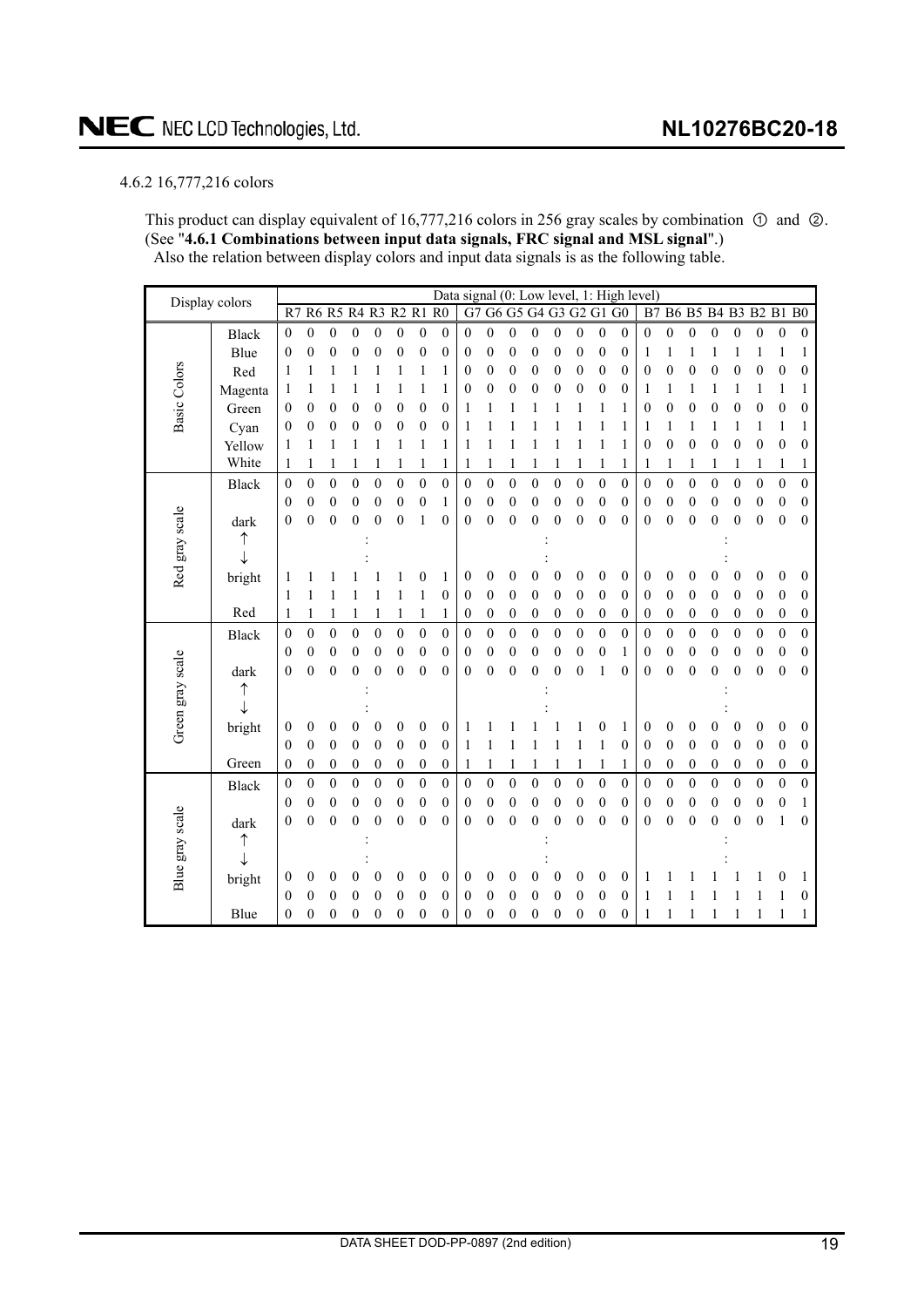### <span id="page-19-0"></span>4.6.3 262,144 colors

This product can display equivalent of  $262,144$  colors in 64 gray scales by combination  $\circled$ . (See "**4.6.1 Combinations between input data signals, FRC signal and MSL signal**".) Also the relation between display colors and input data signals is as the following table.

| Display colors   |              |                  |                  |                  |                  |                  |                  |                  |                  |                  |                  |                  | Data signal (0: Low level, 1: High level) |                  |                  |                  |                  |                  |                  |
|------------------|--------------|------------------|------------------|------------------|------------------|------------------|------------------|------------------|------------------|------------------|------------------|------------------|-------------------------------------------|------------------|------------------|------------------|------------------|------------------|------------------|
|                  |              | R <sub>5</sub>   | R <sub>4</sub>   | $\overline{R}$   | $\overline{R2}$  | $\overline{R1}$  | R <sub>0</sub>   | $\overline{G}$   | G <sub>4</sub>   | $\overline{G}$   | $\overline{G2}$  | G <sub>1</sub>   | G <sub>0</sub>                            | $\overline{B}$   | B <sub>4</sub>   | $\overline{B3}$  | $\overline{B2}$  | $\overline{B1}$  | $\overline{B}0$  |
|                  | <b>Black</b> | $\boldsymbol{0}$ | $\mathbf{0}$     | $\boldsymbol{0}$ | $\boldsymbol{0}$ | $\boldsymbol{0}$ | $\mathbf{0}$     | $\theta$         | $\mathbf{0}$     | $\boldsymbol{0}$ | $\boldsymbol{0}$ | $\boldsymbol{0}$ | $\mathbf{0}$                              | $\boldsymbol{0}$ | $\boldsymbol{0}$ | $\mathbf{0}$     | $\boldsymbol{0}$ | $\boldsymbol{0}$ | $\boldsymbol{0}$ |
|                  | Blue         | $\boldsymbol{0}$ | $\boldsymbol{0}$ | $\boldsymbol{0}$ | $\boldsymbol{0}$ | $\overline{0}$   | $\mathbf{0}$     | $\mathbf{0}$     | $\mathbf{0}$     | $\boldsymbol{0}$ | $\boldsymbol{0}$ | $\boldsymbol{0}$ | $\boldsymbol{0}$                          | $\mathbf{1}$     | $\mathbf{1}$     | 1                | $\mathbf{1}$     | $\mathbf{1}$     | 1                |
|                  | Red          | 1                | 1                | 1                | $\mathbf{1}$     | $\mathbf{1}$     | 1                | 0                | $\theta$         | $\overline{0}$   | $\overline{0}$   | $\boldsymbol{0}$ | $\mathbf{0}$                              | $\boldsymbol{0}$ | $\theta$         | $\mathbf{0}$     | $\mathbf{0}$     | $\boldsymbol{0}$ | 0                |
|                  | Magenta      | 1                | 1                | 1                | $\mathbf{1}$     | $\mathbf{1}$     | 1                | 0                | $\theta$         | $\theta$         | $\mathbf{0}$     | $\mathbf{0}$     | $\theta$                                  | 1                | 1                | 1                | 1                | $\mathbf{1}$     | 1                |
| Basic colors     | Green        | $\boldsymbol{0}$ | $\mathbf{0}$     | $\boldsymbol{0}$ | $\boldsymbol{0}$ | $\boldsymbol{0}$ | $\boldsymbol{0}$ | 1                | $\mathbf{1}$     | $\mathbf{1}$     | $\mathbf{1}$     | $\mathbf{1}$     | $\mathbf{1}$                              | $\boldsymbol{0}$ | $\boldsymbol{0}$ | $\boldsymbol{0}$ | $\boldsymbol{0}$ | $\boldsymbol{0}$ | $\boldsymbol{0}$ |
|                  | Cyan         | $\mathbf{0}$     | $\mathbf{0}$     | $\overline{0}$   | $\boldsymbol{0}$ | $\boldsymbol{0}$ | $\mathbf{0}$     | $\mathbf{1}$     | $\mathbf{1}$     | 1                | $\mathbf{1}$     | $\mathbf{1}$     | 1                                         | 1                | $\mathbf{1}$     | $\mathbf{1}$     | $\mathbf{1}$     | $\mathbf{1}$     | 1                |
|                  | Yellow       | $\mathbf{1}$     | $\mathbf{1}$     | 1                | $\mathbf{1}$     | $\mathbf{1}$     | $\mathbf{1}$     | 1                | $\mathbf{1}$     | $\mathbf{1}$     | $\mathbf{1}$     | $\mathbf{1}$     | $\mathbf{1}$                              | $\mathbf{0}$     | $\overline{0}$   | $\mathbf{0}$     | $\mathbf{0}$     | $\boldsymbol{0}$ | $\mathbf{0}$     |
|                  | White        | $\mathbf{1}$     | $\mathbf{1}$     | $\mathbf{1}$     | $\mathbf{1}$     | $\mathbf{1}$     | $\mathbf{1}$     | 1                | $\mathbf{1}$     | $\mathbf{1}$     | $\mathbf{1}$     | $\,1$            | $\mathbf{1}$                              | 1                | $\mathbf{1}$     | 1                | $\mathbf{1}$     | $\,1$            | $\mathbf{1}$     |
|                  | <b>Black</b> | $\mathbf{0}$     | $\mathbf{0}$     | $\mathbf{0}$     | $\boldsymbol{0}$ | $\boldsymbol{0}$ | $\mathbf{0}$     | $\overline{0}$   | $\overline{0}$   | $\boldsymbol{0}$ | $\mathbf{0}$     | $\boldsymbol{0}$ | $\mathbf{0}$                              | $\mathbf{0}$     | $\mathbf{0}$     | $\boldsymbol{0}$ | $\mathbf{0}$     | $\boldsymbol{0}$ | $\boldsymbol{0}$ |
|                  |              | $\mathbf{0}$     | $\mathbf{0}$     | $\mathbf{0}$     | $\boldsymbol{0}$ | $\boldsymbol{0}$ | 1                | 0                | $\mathbf{0}$     | $\overline{0}$   | $\boldsymbol{0}$ | $\boldsymbol{0}$ | $\mathbf{0}$                              | $\mathbf{0}$     | $\mathbf{0}$     | $\mathbf{0}$     | $\boldsymbol{0}$ | $\boldsymbol{0}$ | $\boldsymbol{0}$ |
|                  | dark         | $\boldsymbol{0}$ | $\overline{0}$   | $\overline{0}$   | $\boldsymbol{0}$ | $\,1$            | $\overline{0}$   | $\mathbf{0}$     | $\overline{0}$   | $\overline{0}$   | $\overline{0}$   | $\boldsymbol{0}$ | $\mathbf{0}$                              | $\mathbf{0}$     | $\overline{0}$   | $\mathbf{0}$     | $\overline{0}$   | $\boldsymbol{0}$ | $\boldsymbol{0}$ |
| Red gray scale   | ↑            |                  |                  |                  |                  |                  |                  |                  |                  |                  |                  |                  |                                           |                  |                  |                  |                  |                  |                  |
|                  | $\downarrow$ |                  |                  |                  |                  |                  |                  |                  |                  |                  |                  |                  |                                           |                  |                  |                  |                  |                  |                  |
|                  | bright       | $\mathbf{1}$     | $\mathbf{1}$     | 1                | 1                | $\boldsymbol{0}$ | $\mathbf{1}$     | $\boldsymbol{0}$ | $\boldsymbol{0}$ | $\boldsymbol{0}$ | $\boldsymbol{0}$ | $\boldsymbol{0}$ | $\boldsymbol{0}$                          | $\boldsymbol{0}$ | $\boldsymbol{0}$ | $\boldsymbol{0}$ | $\boldsymbol{0}$ | $\boldsymbol{0}$ | 0                |
|                  |              | $\mathbf{1}$     | $\mathbf{1}$     | $\mathbf{1}$     | $\mathbf{1}$     | $\mathbf{1}$     | $\mathbf{0}$     | $\overline{0}$   | $\mathbf{0}$     | $\overline{0}$   | $\mathbf{0}$     | $\boldsymbol{0}$ | $\Omega$                                  | $\mathbf{0}$     | $\theta$         | $\mathbf{0}$     | $\theta$         | $\boldsymbol{0}$ | $\boldsymbol{0}$ |
|                  | Red          | 1                | $\mathbf{1}$     | 1                | $\mathbf{1}$     | $\mathbf{1}$     | 1                | $\boldsymbol{0}$ | $\mathbf{0}$     | $\boldsymbol{0}$ | $\boldsymbol{0}$ | $\boldsymbol{0}$ | $\boldsymbol{0}$                          | $\boldsymbol{0}$ | $\overline{0}$   | $\boldsymbol{0}$ | $\boldsymbol{0}$ | $\boldsymbol{0}$ | $\boldsymbol{0}$ |
|                  | <b>Black</b> | $\boldsymbol{0}$ | $\mathbf{0}$     | $\overline{0}$   | $\overline{0}$   | $\overline{0}$   | $\mathbf{0}$     | $\overline{0}$   | $\overline{0}$   | $\mathbf{0}$     | $\overline{0}$   | $\overline{0}$   | $\mathbf{0}$                              | $\mathbf{0}$     | $\theta$         | $\boldsymbol{0}$ | $\mathbf{0}$     | $\boldsymbol{0}$ | $\overline{0}$   |
|                  |              | $\mathbf{0}$     | $\boldsymbol{0}$ | $\boldsymbol{0}$ | $\boldsymbol{0}$ | $\boldsymbol{0}$ | $\mathbf{0}$     | $\mathbf{0}$     | $\boldsymbol{0}$ | $\boldsymbol{0}$ | $\boldsymbol{0}$ | $\boldsymbol{0}$ | $\mathbf{1}$                              | $\boldsymbol{0}$ | $\boldsymbol{0}$ | $\boldsymbol{0}$ | $\boldsymbol{0}$ | $\boldsymbol{0}$ | $\boldsymbol{0}$ |
|                  | dark         | $\boldsymbol{0}$ | $\theta$         | $\theta$         | $\boldsymbol{0}$ | $\mathbf{0}$     | $\theta$         | $\mathbf{0}$     | $\overline{0}$   | $\theta$         | $\overline{0}$   | $\mathbf{1}$     | $\theta$                                  | $\mathbf{0}$     | $\theta$         | $\theta$         | $\overline{0}$   | $\mathbf{0}$     | $\mathbf{0}$     |
|                  | ↑            |                  |                  |                  |                  |                  |                  |                  |                  |                  |                  |                  |                                           |                  |                  |                  |                  |                  |                  |
| Green gray scale | J            |                  |                  |                  |                  |                  |                  |                  |                  |                  |                  |                  |                                           |                  |                  |                  |                  |                  |                  |
|                  | bright       | $\boldsymbol{0}$ | $\boldsymbol{0}$ | $\boldsymbol{0}$ | $\boldsymbol{0}$ | $\boldsymbol{0}$ | $\boldsymbol{0}$ | $\mathbf{1}$     | 1                |                  | 1                | $\boldsymbol{0}$ | $\mathbf{1}$                              | $\boldsymbol{0}$ | $\boldsymbol{0}$ | $\boldsymbol{0}$ | $\boldsymbol{0}$ | $\boldsymbol{0}$ | 0                |
|                  |              | $\mathbf{0}$     | $\mathbf{0}$     | $\boldsymbol{0}$ | $\boldsymbol{0}$ | $\overline{0}$   | $\mathbf{0}$     | $\mathbf{1}$     | $\,1$            | $\mathbf{1}$     | 1                | $\,1$            | $\boldsymbol{0}$                          | $\boldsymbol{0}$ | $\overline{0}$   | $\boldsymbol{0}$ | $\boldsymbol{0}$ | $\boldsymbol{0}$ | $\boldsymbol{0}$ |
|                  | Green        | $\boldsymbol{0}$ | $\mathbf{0}$     | $\boldsymbol{0}$ | $\boldsymbol{0}$ | $\boldsymbol{0}$ | $\boldsymbol{0}$ | $\mathbf{1}$     | $\mathbf{1}$     | 1                | $\mathbf{1}$     | $\mathbf{1}$     | $\mathbf{1}$                              | $\boldsymbol{0}$ | $\overline{0}$   | $\boldsymbol{0}$ | $\boldsymbol{0}$ | $\boldsymbol{0}$ | $\boldsymbol{0}$ |
|                  | <b>Black</b> | $\boldsymbol{0}$ | $\theta$         | $\boldsymbol{0}$ | $\boldsymbol{0}$ | $\boldsymbol{0}$ | $\theta$         | $\theta$         | $\overline{0}$   | $\mathbf{0}$     | $\overline{0}$   | $\boldsymbol{0}$ | $\boldsymbol{0}$                          | $\theta$         | $\theta$         | $\boldsymbol{0}$ | $\boldsymbol{0}$ | $\boldsymbol{0}$ | $\boldsymbol{0}$ |
|                  |              | $\boldsymbol{0}$ | $\mathbf{0}$     | $\mathbf{0}$     | $\boldsymbol{0}$ | $\boldsymbol{0}$ | $\mathbf{0}$     | $\overline{0}$   | $\mathbf{0}$     | $\overline{0}$   | $\boldsymbol{0}$ | $\boldsymbol{0}$ | $\mathbf{0}$                              | $\mathbf{0}$     | $\overline{0}$   | $\mathbf{0}$     | $\boldsymbol{0}$ | $\boldsymbol{0}$ | $\mathbf{1}$     |
| Blue gray scale  | dark         | $\boldsymbol{0}$ | $\boldsymbol{0}$ | $\boldsymbol{0}$ | $\overline{0}$   | $\boldsymbol{0}$ | $\theta$         | $\mathbf{0}$     | $\boldsymbol{0}$ | $\overline{0}$   | $\boldsymbol{0}$ | $\boldsymbol{0}$ | $\theta$                                  | $\mathbf{0}$     | $\theta$         | $\overline{0}$   | $\overline{0}$   | $\mathbf{1}$     | $\boldsymbol{0}$ |
|                  | ↑            |                  |                  |                  |                  |                  |                  |                  |                  |                  |                  |                  |                                           |                  |                  |                  |                  |                  |                  |
|                  | J            |                  |                  |                  |                  |                  |                  |                  |                  |                  |                  |                  |                                           |                  |                  |                  |                  |                  |                  |
|                  | bright       | $\boldsymbol{0}$ | $\boldsymbol{0}$ | 0                | $\boldsymbol{0}$ | $\boldsymbol{0}$ | $\boldsymbol{0}$ | $\boldsymbol{0}$ | $\boldsymbol{0}$ | $\boldsymbol{0}$ | $\boldsymbol{0}$ | $\boldsymbol{0}$ | $\boldsymbol{0}$                          | $\mathbf{1}$     | 1                |                  | 1                | $\boldsymbol{0}$ | 1                |
|                  |              | $\mathbf{0}$     | $\mathbf{0}$     | $\mathbf{0}$     | $\boldsymbol{0}$ | $\mathbf{0}$     | $\theta$         | 0                | $\mathbf{0}$     | $\overline{0}$   | $\boldsymbol{0}$ | $\boldsymbol{0}$ | $\mathbf{0}$                              | 1                | 1                | 1                | 1                | 1                | 0                |
|                  | Blue         | $\overline{0}$   | $\overline{0}$   | $\mathbf{0}$     | $\boldsymbol{0}$ | $\boldsymbol{0}$ | $\overline{0}$   | $\mathbf{0}$     | $\overline{0}$   | $\overline{0}$   | $\boldsymbol{0}$ | $\boldsymbol{0}$ | $\overline{0}$                            | 1                | $\mathbf{1}$     | 1                | $\mathbf{1}$     | 1                | 1                |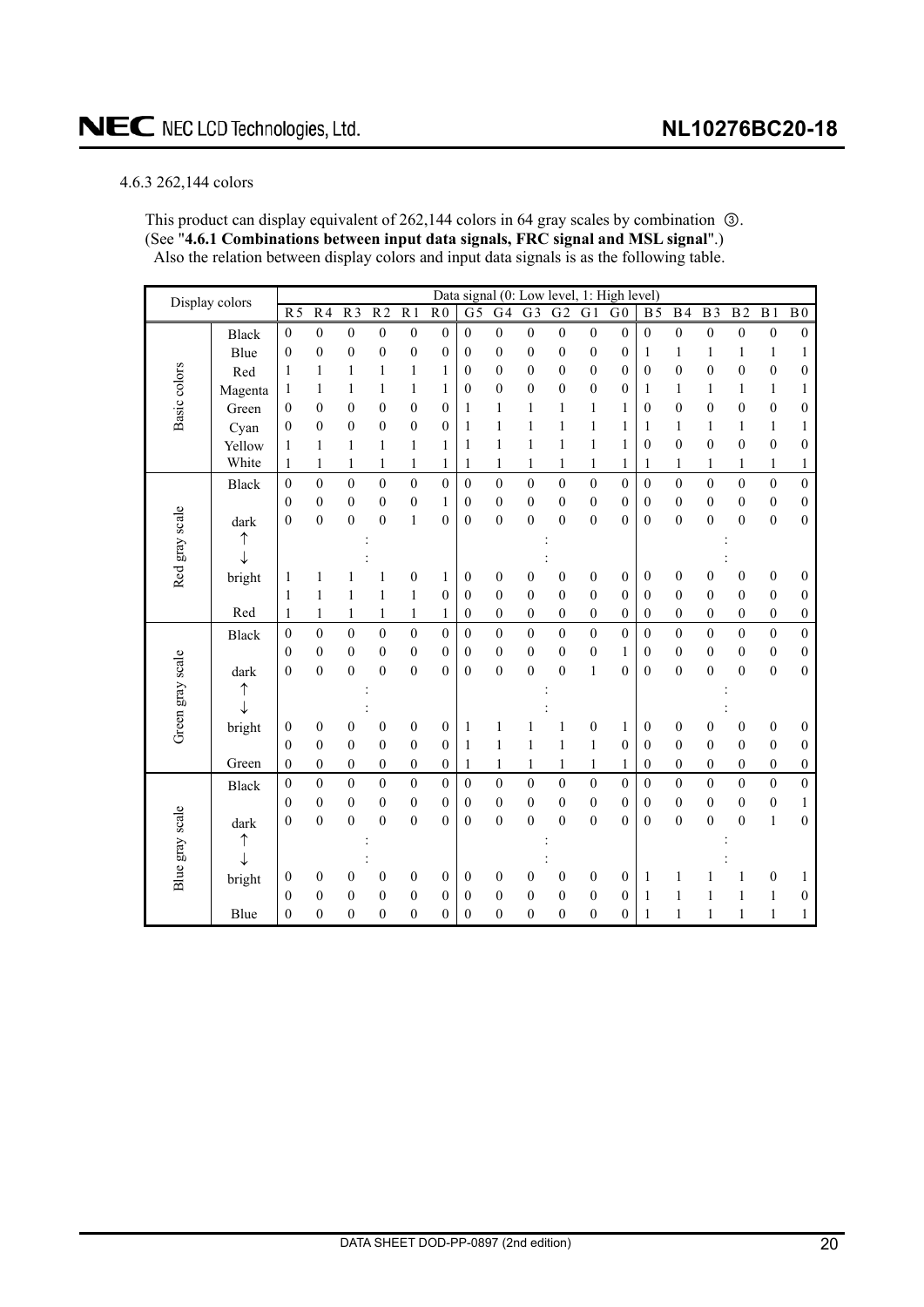## <span id="page-20-0"></span>4.7 DISPLAY POSITIONS

The following table is the coordinates per pixel (See "**4.8 SCANNING DIRECTIONS**".).

| C(0, 0)                 |                               |                       |                               |          |                              |                              |
|-------------------------|-------------------------------|-----------------------|-------------------------------|----------|------------------------------|------------------------------|
| $\mathbb{R}$<br>G       | B                             |                       |                               |          |                              |                              |
| $\left( 0\right)$<br>0, | C(<br>$\left( 0\right)$<br>1, |                       | Х,<br>C(<br>$\left( 0\right)$ | $\cdots$ | C(1022,<br>$\left( 0\right)$ | C(1023,<br>$\left( 0\right)$ |
| C(<br>1)<br>$\theta$ ,  | C(<br>1<br>1,                 | $\bullet\,\, \bullet$ | C(<br>Х,<br>1)                | $\cdots$ | C(1022,<br>1)                | C(1023,<br>1)                |
|                         |                               |                       |                               |          |                              |                              |
|                         |                               |                       |                               |          |                              |                              |
|                         |                               |                       |                               |          |                              |                              |
| 0,<br>Y)<br>Сt          | C(<br>Y)<br>1,                |                       | C(<br>Х,<br>Y)                |          | C(1022,<br>Y)                | C(1023,<br>Y)                |
|                         |                               |                       |                               |          |                              |                              |
|                         |                               |                       |                               |          |                              |                              |
|                         |                               |                       |                               |          |                              |                              |
| 0, 766<br>C(            | C(<br>1,766)                  | $\cdots$              | C(<br>X, 766)                 | $\cdots$ | C(1022, 766)                 | C(1023, 766)                 |
| 0, 767<br>Сt            | 1,767<br>C(                   |                       | X, 767)<br>C(                 |          | C(1022, 767)                 | C(1023, 767)                 |

## 4.8 SCANNING DIRECTIONS

The following figures are seen from a front view. Also the arrow shows the direction of scan.



Note1





Note1

Figure2. Reverse scan (DPS: High)

Note1: Meaning of  $C(X, Y)$  and  $D(X, Y)$ 

C (X, Y): The coordinates of the display position (See "**4.7 DISPLAY POSITIONS**".) D (X, Y): The data number of input signal for LCD panel signal processing board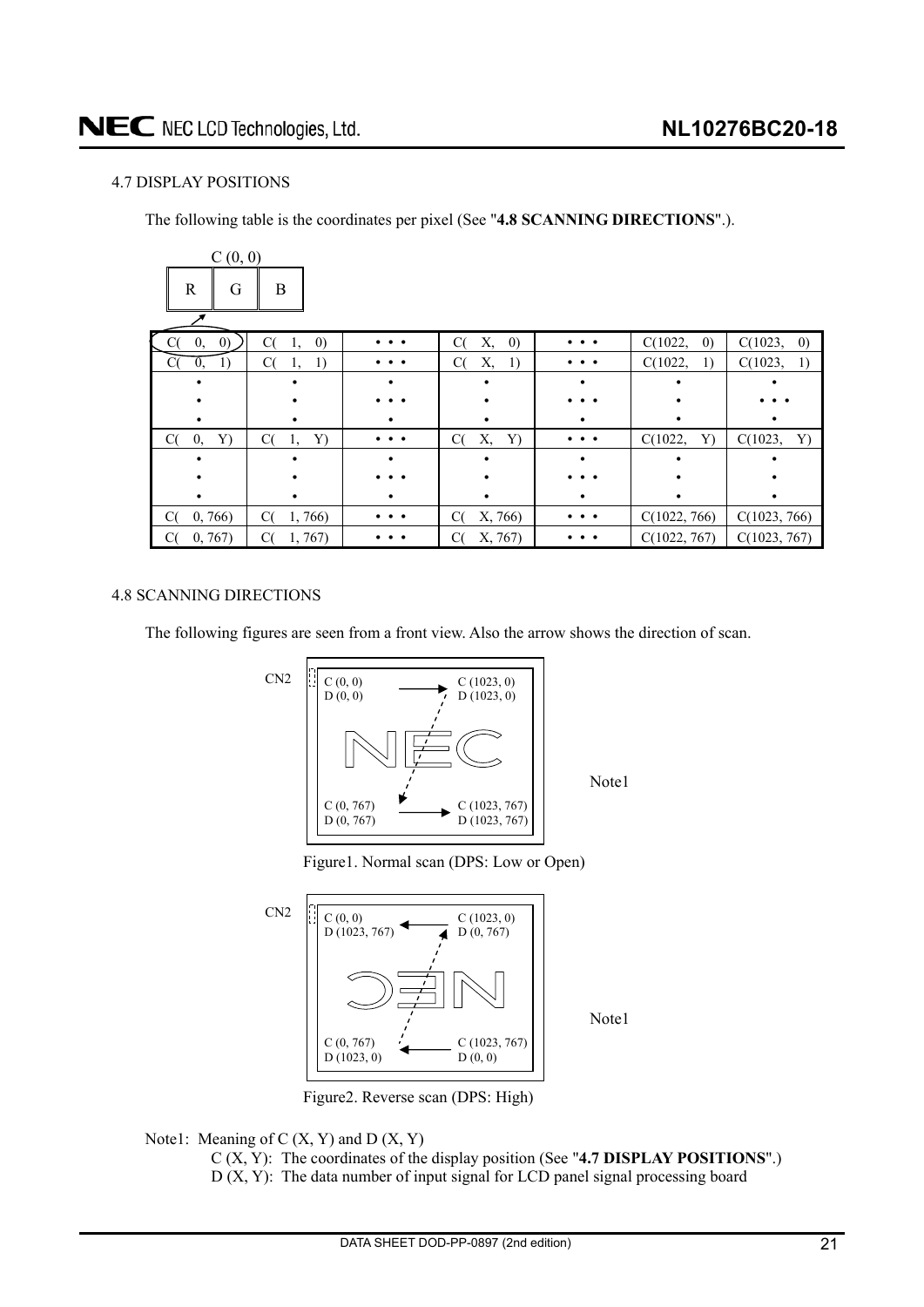## <span id="page-21-0"></span>4.9 INPUT SIGNAL TIMINGS



· Horizontal signal

Note1



Note1: This diagram indicates virtual signal for set up to timing. Note2: See "**4.9.3 Input signal timing chart**" for numeration of pulse.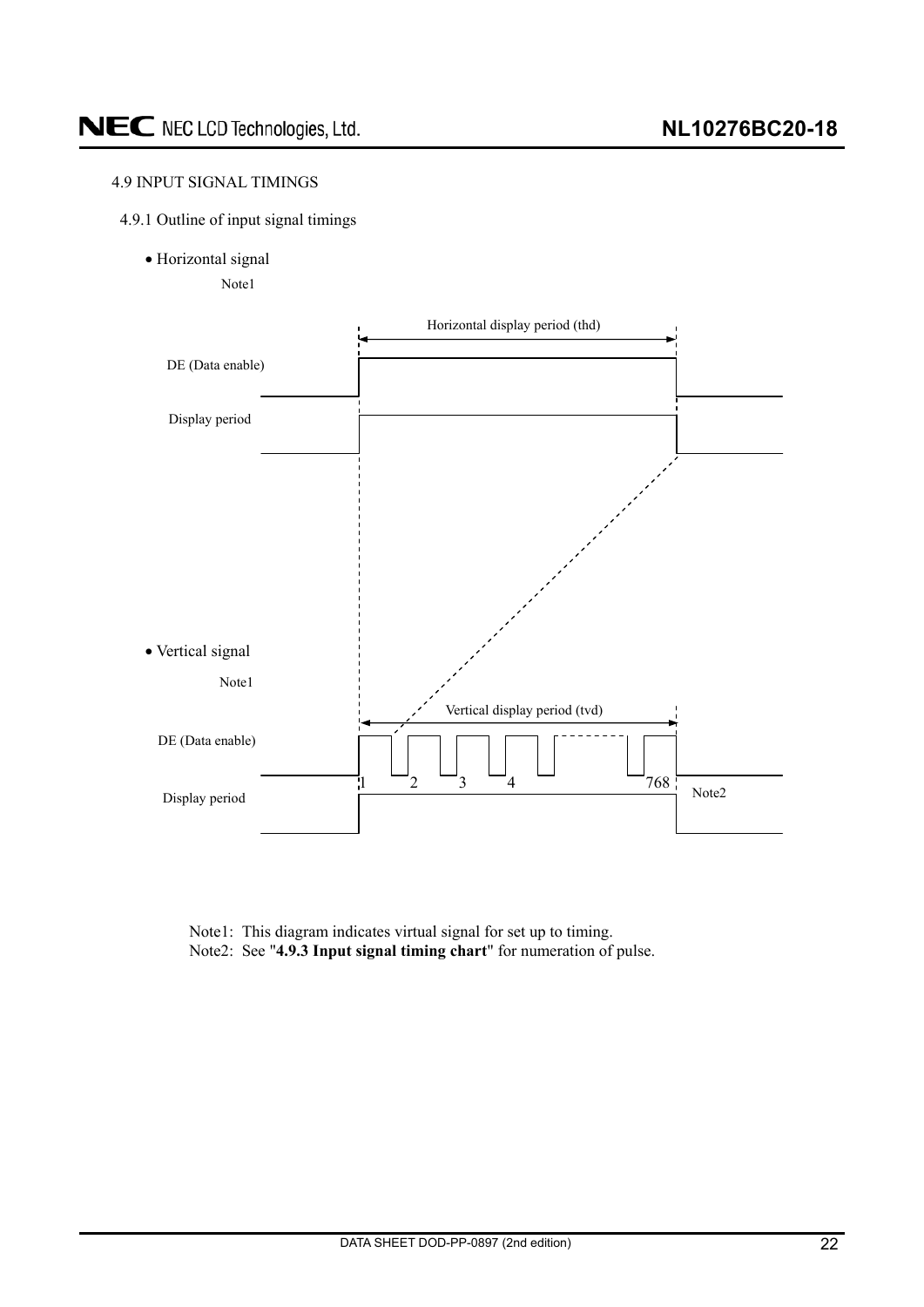## <span id="page-22-0"></span>4.9.2 Timing characteristics

|             |                         |                      |                          |       |        |                          |                 | (Note1, Note2, Note3) |  |
|-------------|-------------------------|----------------------|--------------------------|-------|--------|--------------------------|-----------------|-----------------------|--|
|             | Parameter               |                      | Symbol                   | min.  | typ.   | max.                     | Unit            | Remarks               |  |
|             | Frequency               | 1/tc                 | 60.0                     | 65.0  | 68.0   | MHz                      | 15.385ns (typ.) |                       |  |
| <b>CLK</b>  |                         | Duty                 |                          |       |        |                          |                 |                       |  |
|             | Rise time, Fall time    |                      |                          |       | ns     |                          |                 |                       |  |
|             | <b>CLK-DATA</b>         | Setup time           |                          |       |        |                          | ns              |                       |  |
| <b>DATA</b> |                         | Hold time            |                          |       |        |                          | ns              |                       |  |
|             | Rise time, Fall time    |                      |                          |       |        | ns                       |                 |                       |  |
|             |                         | Cycle                | th                       | 19.67 | 20.676 | 22.4                     | $\mu$ s         |                       |  |
|             | Horizontal              |                      |                          |       | 1,344  | $\overline{\phantom{a}}$ | <b>CLK</b>      | $48.363kHz$ (typ.)    |  |
|             |                         | Display period       | thd                      | 1,024 |        | <b>CLK</b>               |                 |                       |  |
|             |                         | Cycle                | tv                       | 13.3  | 16.666 | 18.5                     | ms              |                       |  |
| DE          | Vertical<br>(One frame) |                      |                          | 780   | 806    | $\overline{\phantom{a}}$ | H               | $60.0$ Hz $(typ.)$    |  |
|             |                         | Display period       | tvd                      | 768   |        |                          | H               |                       |  |
|             | <b>CLK-DE</b>           | Setup time           | $\overline{\phantom{a}}$ |       |        |                          | ns              |                       |  |
|             |                         | Hold time            | ٠                        |       |        |                          | ns              |                       |  |
|             |                         | Rise time, Fall time | $\overline{\phantom{0}}$ |       |        |                          | ns              |                       |  |

Note1: Definition of parameters is as follows.

tc=  $1CLK$ , th=  $1H$ 

Note2: See the data sheet of LVDS transmitter.

Note3: Vertical cycle (tv) should be specified in integral multiple of Horizontal cycle (th).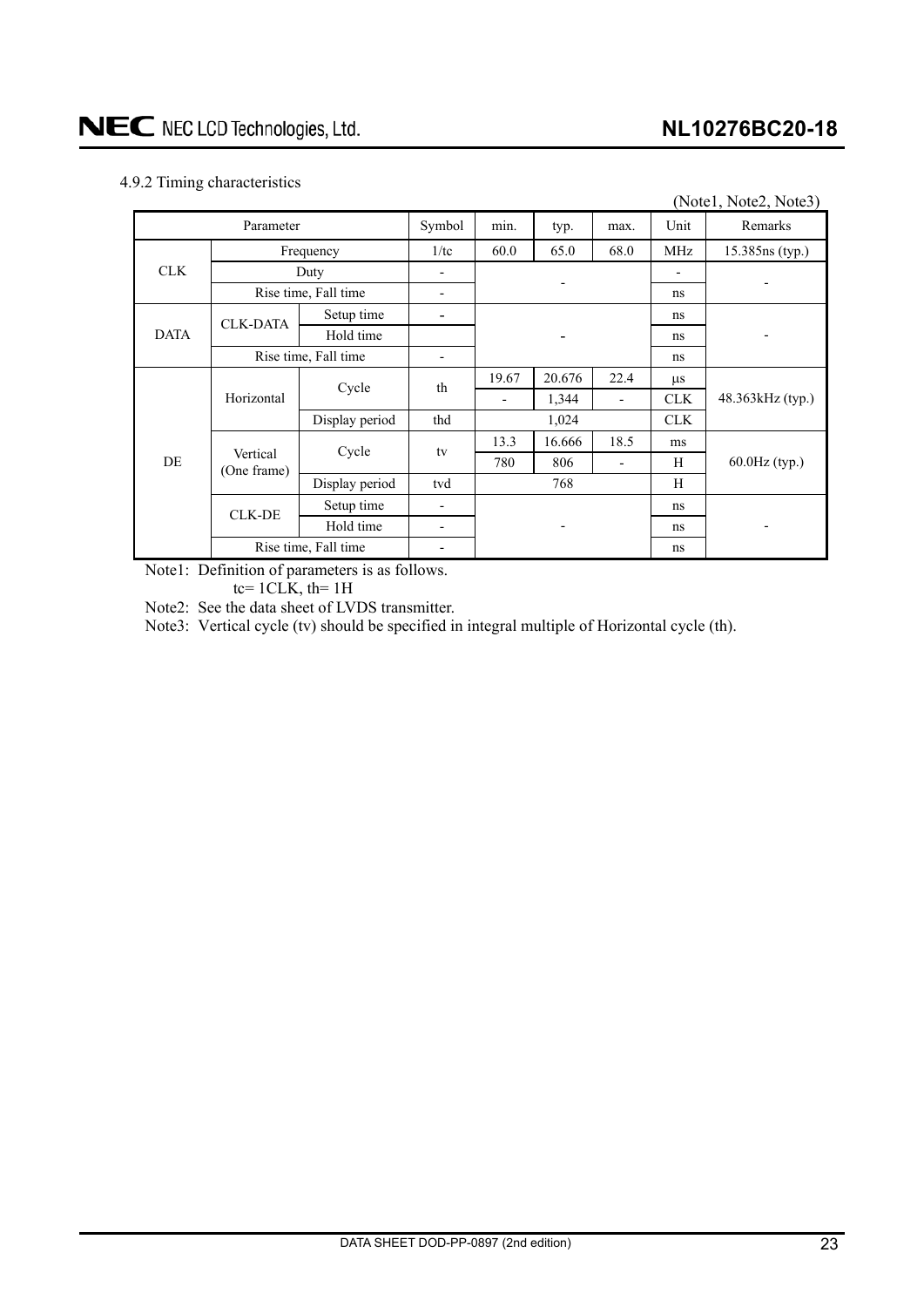## <span id="page-23-0"></span>4.9.3 Input signal timing chart

Horizontal timing

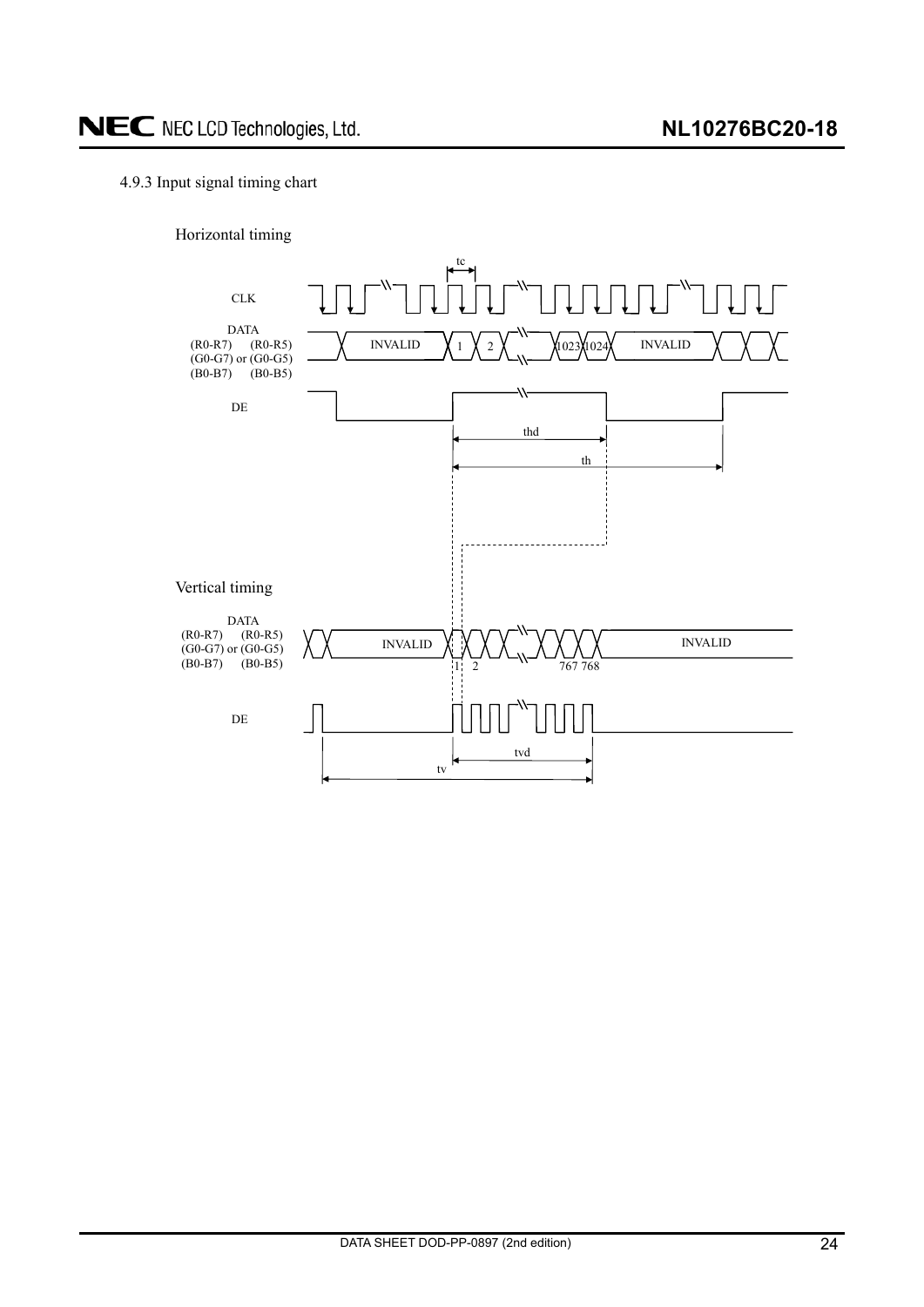## **NL10276BC20-18**

## NEC NEC LCD Technologies, Ltd.

## 4.10 OPTICS

4.10.1 Optical characteristics

|                      |       |                                                                                                                  |             |                          |       |                          |                          | (Notel, Note2)                  |                   |       |
|----------------------|-------|------------------------------------------------------------------------------------------------------------------|-------------|--------------------------|-------|--------------------------|--------------------------|---------------------------------|-------------------|-------|
| Parameter            |       | Condition                                                                                                        | Symbol      | min.                     | typ.  | max.                     | Unit                     | Measuring Remarks<br>instrument |                   |       |
| Luminance            |       | White at center<br>$\theta$ R= $0^\circ$ , $\theta$ L= $0^\circ$ , $\theta$ U= $0^\circ$ , $\theta$ D= $0^\circ$ | L           | 230                      | 400   | $\overline{\phantom{a}}$ | cd/m <sup>2</sup>        | $BM-5A$                         |                   | ☆     |
| Contrast ratio       |       | White/Black at center<br>$\theta$ R= 0°, $\theta$ L= 0°, $\theta$ U= 0°, $\theta$ D= 0°                          | CR          | 400                      | 900   |                          | $\overline{\phantom{a}}$ | $BM-5A$                         | Note3             | ☆     |
| Luminance uniformity |       | White<br>$\theta$ R= 0°, $\theta$ L= 0°, $\theta$ U= 0°, $\theta$ D= 0°                                          | LU          | $\overline{\phantom{a}}$ | 1.25  | 1.4                      | ٠                        | $BM-5A$                         | Note4             | ☆     |
|                      | White | x coordinate                                                                                                     | Wx          | 0.263                    | 0.313 | 0.363                    | $\overline{a}$           |                                 |                   |       |
|                      |       | y coordinate                                                                                                     | Wy          | 0.279                    | 0.329 | 0.379                    | $\overline{a}$           |                                 |                   |       |
|                      | Red   | x coordinate                                                                                                     | Rx          | $\overline{\phantom{a}}$ | 0.543 | $\blacksquare$           | $\overline{a}$           |                                 |                   |       |
| Chromaticity         |       | v coordinate                                                                                                     | Ry          | $\overline{\phantom{a}}$ | 0.337 | $\overline{\phantom{a}}$ | $\overline{a}$           |                                 |                   | ななななな |
|                      | Green | x coordinate                                                                                                     | Gx          | $\overline{\phantom{a}}$ | 0.357 | $\overline{\phantom{a}}$ | $\overline{a}$           | $SR-3$                          | Note <sub>5</sub> |       |
|                      |       | y coordinate                                                                                                     | Gy          | $\overline{\phantom{a}}$ | 0.547 | $\overline{\phantom{a}}$ | $\overline{\phantom{0}}$ |                                 |                   |       |
|                      | Blue  | x coordinate                                                                                                     | Bx          | $\overline{\phantom{a}}$ | 0.156 | $\overline{\phantom{a}}$ | $\overline{a}$           |                                 |                   |       |
|                      |       | y coordinate                                                                                                     | Вy          | $\overline{\phantom{a}}$ | 0.124 | $\overline{\phantom{a}}$ | $\overline{\phantom{0}}$ |                                 |                   |       |
| Color gamut          |       | $\theta$ R= 0°, $\theta$ L= 0°, $\theta$ U= 0°, $\theta$ D= 0°<br>at center, against NTSC color space            | $\mathbf C$ | 35                       | 40    |                          | $\frac{0}{0}$            |                                 |                   |       |
|                      |       | White to Black                                                                                                   | Ton         | $\overline{a}$           | 3     | 5                        | ms                       | $BM-5A$                         | Note <sub>6</sub> |       |
| Response time        |       | <b>Black to White</b>                                                                                            | Toff        |                          | 15    | 21                       | ms                       |                                 | Note7             |       |
|                      | Right | $\theta U = 0^\circ$ , $\theta D = 0^\circ$ , $CR \ge 10$                                                        | $\theta$ R  | 70                       | 80    |                          | $\circ$                  |                                 |                   |       |
|                      | Left  | $\theta U = 0^\circ$ , $\theta D = 0^\circ$ , $CR \ge 10$                                                        | $\theta$ L  | 70                       | 80    | $\blacksquare$           | $\circ$                  | EZ                              | Note <sub>8</sub> |       |
| Viewing angle        | Up    | $\theta$ R= 0°, $\theta$ L= 0°, CR≥ 10                                                                           | $\theta$ U  | 70                       | 80    | $\blacksquare$           | $\circ$                  | Contrast                        |                   |       |
|                      | Down  | $\theta$ R= 0°, $\theta$ L= 0°, CR≥ 10                                                                           | $\theta$ D  | 70                       | 80    |                          | $\circ$                  |                                 |                   |       |

Note1: These are initial characteristics.

Note2: Measurement conditions are as follows.

Ta= 25°C, VCC= 3.3V, IL= 60mA/one circuit, Display mode: XGA, Horizontal cycle= 1/48.363kHz, Vertical cycle= 1/60.0Hz, DPS= Low or Open: Normal scan

Optical characteristics are measured at luminance saturation after 20minutes from working the product, in the dark room. Also measurement methods are as follows.



- Note3: See "**4.10.2 Definition of contrast ratio**".
- Note4: See "**4.10.3 Definition of luminance uniformity**".
- Note5: These coordinates are found on CIE 1931 chromaticity diagram.
- Note6: Product surface temperature: TopF= $28^{\circ}$ C
- Note7: See "**4.10.4 Definition of response times**".
- Note8: See "**4.10.5 Definition of viewing angles**".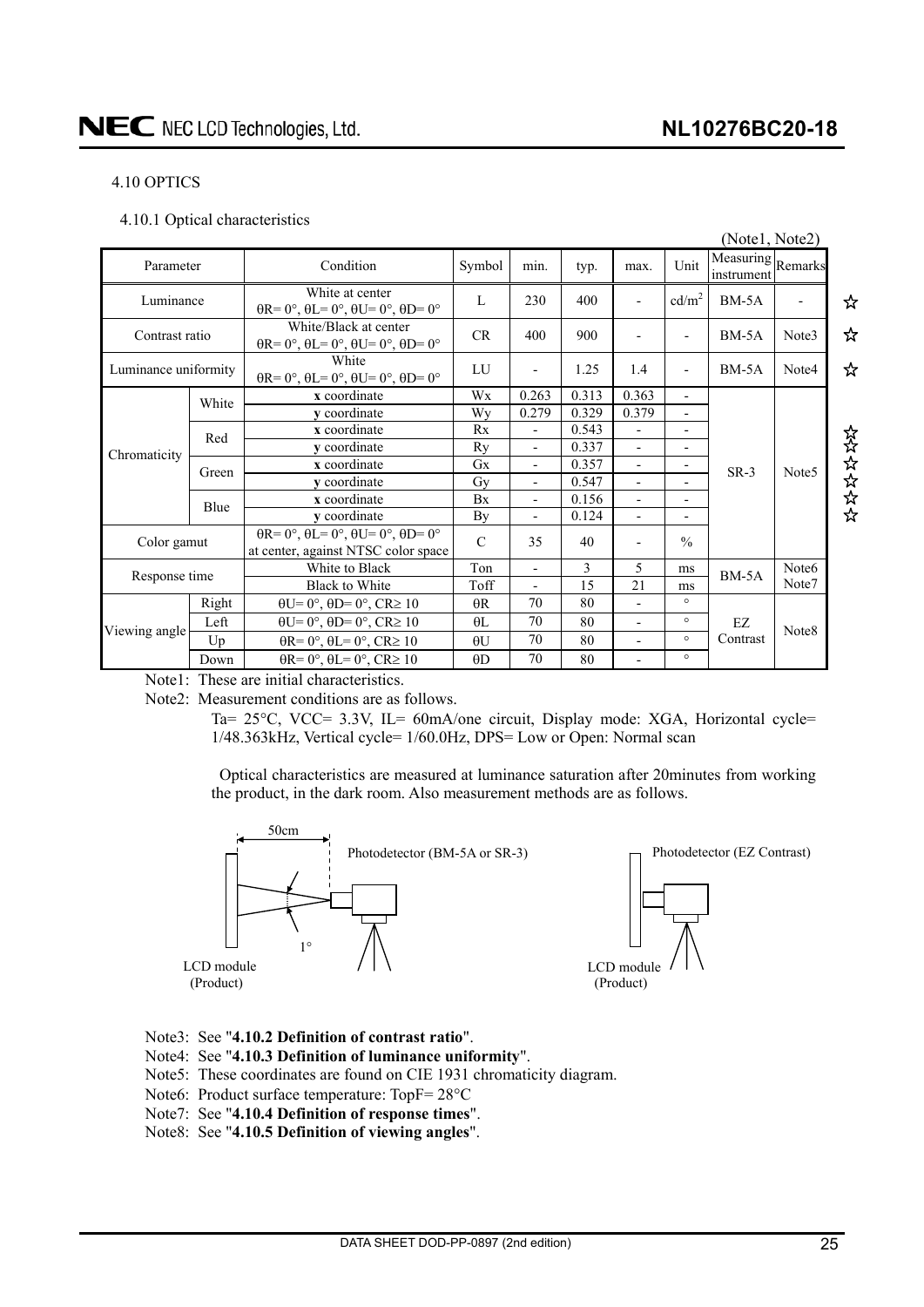### <span id="page-25-0"></span>4.10.2 Definition of contrast ratio

The contrast ratio is calculated by using the following formula.

Luminance of white screen Contrast ratio  $(CR) = \frac{L}{L}$  Luminance of black screen

4.10.3 Definition of luminance uniformity

The luminance uniformity is calculated by using following formula.

Maximum luminance from  $\odot$  to  $\odot$ Luminance uniformity  $(LU) = \frac{Maxl (U)}{Mini m u}$  luminance from  $\odot$  to  $\odot$ 

The luminance is measured at near the 5 points shown below.

|     | 171 |               | 512 |         | 853 |   |
|-----|-----|---------------|-----|---------|-----|---|
| 128 |     | $\Phi$        |     |         |     | D |
| 384 |     |               |     | $\odot$ |     |   |
| 640 |     | $\circledast$ |     |         |     |   |

4.10.4 Definition of response times

Response time is measured, the luminance changes from " white " to " black ", or " black " to " white " on the same screen point, by photo-detector. Ton is the time it takes the luminance change from 90% down to 10%. Also Toff is the time it takes the luminance change from 10% up to 90% (See the following diagram.).



4.10.5 Definition of viewing angles

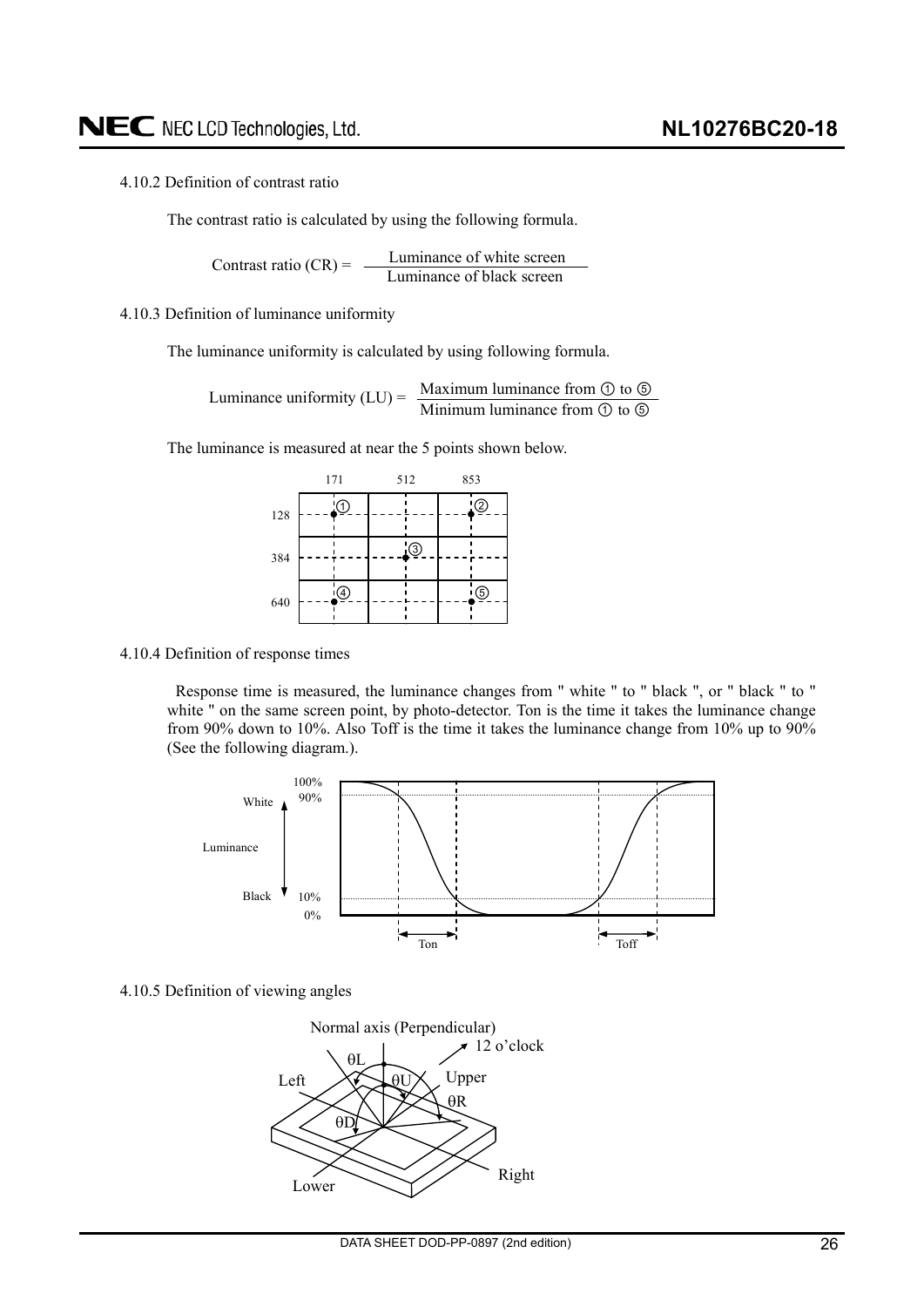## <span id="page-26-0"></span>**5. ESTIMATED LUMINANCE LIFETIME**

The luminance lifetime is the time from initial luminance to half-luminance.

#### **This lifetime is the estimated value, and is not guarantee value.**

|                          | Estimated luminance lifetime<br>(Life time expectancy)<br>Notel, Note2                                 | Unit   |  |
|--------------------------|--------------------------------------------------------------------------------------------------------|--------|--|
| LED elementary substance | $25^{\circ}$ C (Ambient temperature of the product)<br>Continuous operation, $IL = 60mA$ / one circuit | 70,000 |  |
|                          | 80 °C (Surface temperature at screen)<br>Continuous operation, $IL = 60mA$ /one circuit                | 60,000 |  |

Note1: Estimated luminance lifetime is not the value for LCD module but the value for LED elementary substance.

Note2: By ambient temperature, the lifetime changes particularly. Especially, in case the product works under high temperature environment, the lifetime becomes short.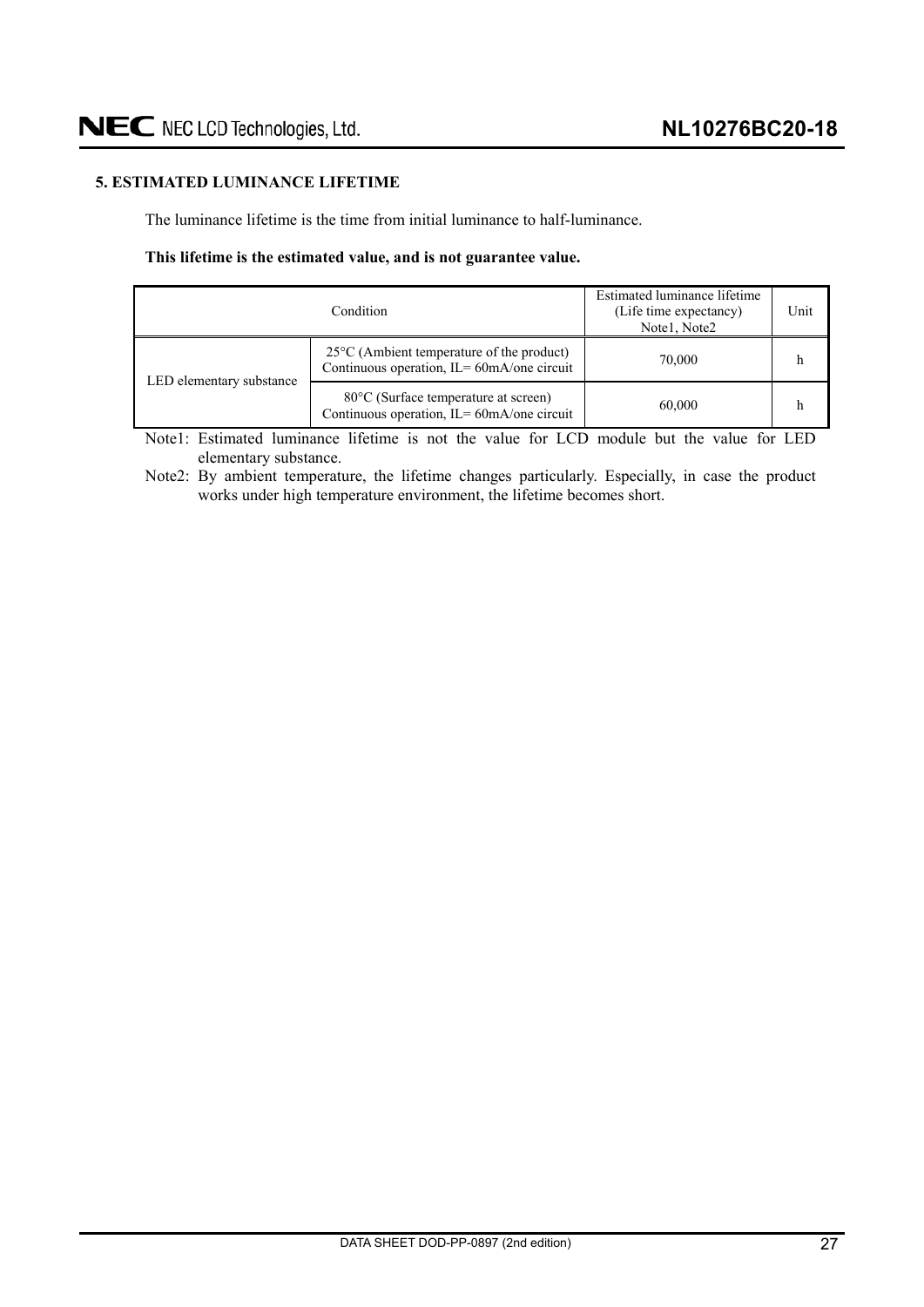## <span id="page-27-0"></span>**6. RELIABILITY TESTS**

| Test item                                    | Condition                                                                                                                                                                   |                         |  |  |
|----------------------------------------------|-----------------------------------------------------------------------------------------------------------------------------------------------------------------------------|-------------------------|--|--|
| High temperature and humidity<br>(Operation) | ① $60 \pm 2$ °C, RH= 90%, 240 hours<br>Note3, Note4<br>Display data is black.<br>(2)                                                                                        |                         |  |  |
| High temperature<br>(Operation)              | $80 \pm 3$ °C, 240 hours<br>Note3, Note4<br>①<br>Display data is black.<br>$\circled{2}$                                                                                    |                         |  |  |
| Heat cycle<br>(Operation)                    | $\textcircled{1}$ -30 ± 3°C1hour<br>$80 \pm 3$ °C1 hour<br>Note3, Note4<br>50 cycles, 4 hours/cycle<br>(2)<br><b>3</b> Display data is black.                               |                         |  |  |
| Thermal shock<br>(Non operation)             | $\textcircled{1}$ -30 ± 3 $\textcircled{c}$ 30 minutes<br>$80 \pm 3$ °C30 minutes<br>100cycles, 1hour/cycle<br>(2)<br>3 Temperature transition time is within<br>5 minutes. | No display malfunctions |  |  |
| <b>ESD</b><br>(Operation)                    | ① 150pF, 150Ω, $\pm$ 10kV<br>9 places on a panel surface<br>Note <sub>2</sub><br>$\circled{2}$<br>10 times each places at 1 sec interval<br>3                               |                         |  |  |
| Dust<br>(Operation)                          | Sample dust: No. 15 (by JIS-Z8901)<br>$\odot$<br>15 seconds stir<br>(2)<br>8 times repeat at 1 hour interval<br>3                                                           |                         |  |  |
| Vibration<br>(Non operation)                 | No display malfunctions<br>No physical damages                                                                                                                              |                         |  |  |
| Mechanical shock<br>(Non operation)          | ① 539m/ $s^2$ , 11ms<br>$\pm X$ , $\pm Y$ , $\pm Z$ directions<br>(2)<br>5 times each directions<br>$\circled{3}$                                                           |                         |  |  |

Note1: Display and appearance are checked under environmental conditions equivalent to the inspection conditions of defect criteria.

Note2: See the following figure for discharge points.



Note3: Measured at LCD panel surface (including self-heat)

Note4: Measured at LCD module's rear shield surface (including self-heat)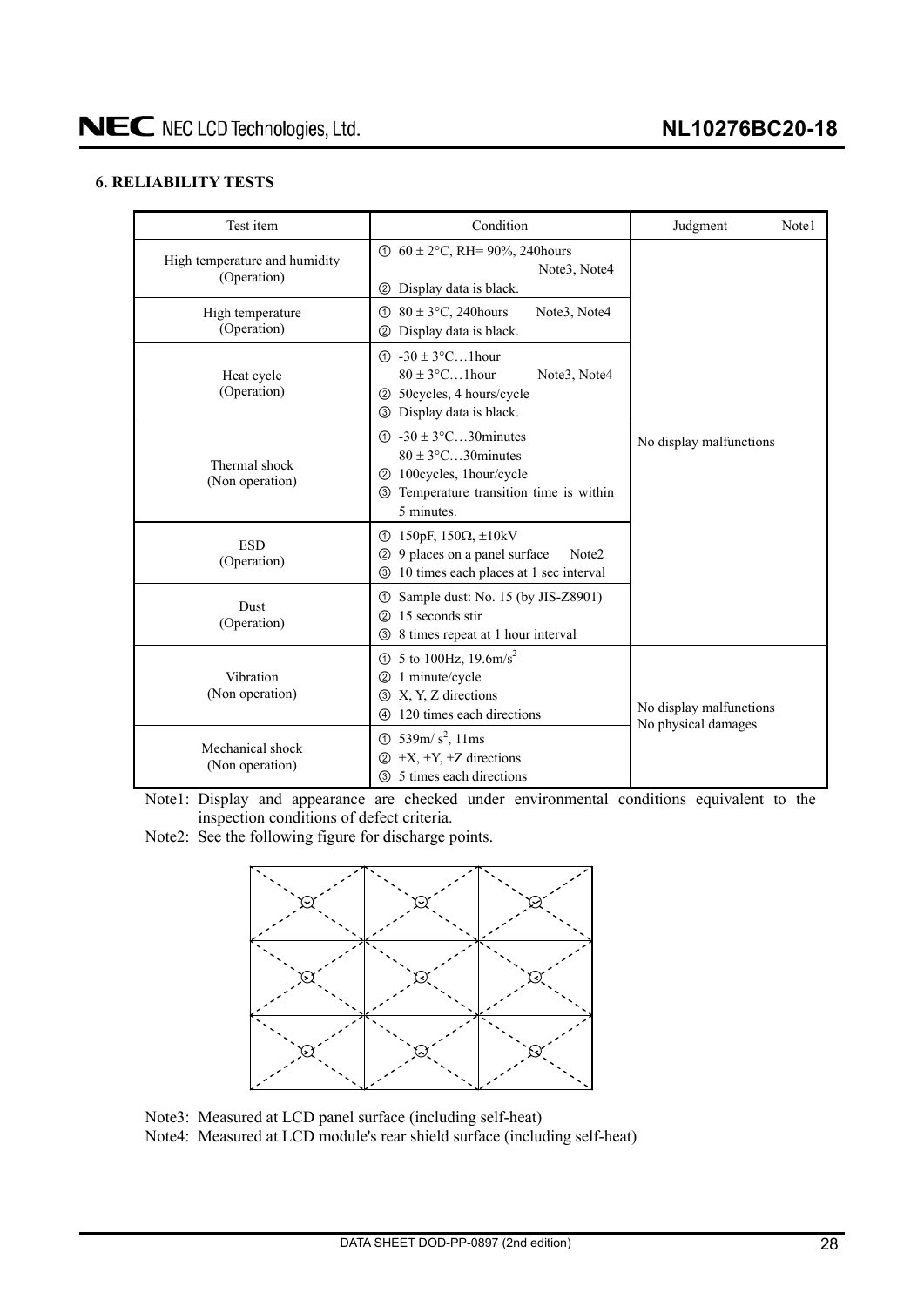### <span id="page-28-0"></span>**7. PRECAUTIONS**

## 7.1 MEANING OF CAUTION SIGNS

The following caution signs have very important meaning. **Be sure to read "7.2 CAUTIONS" and "7.3 ATTENTIONS", after understanding these contents!** 

**!**

This sign has the meaning that customer will be injured by personnel or the product will sustain a damage, if customer has wrong operations.



This sign has the meaning that customer will be injured by personnel, if customer has wrong operations.

## 7.2 CAUTIONS





7.3.1 Handling of the product

- Take hold of both ends without touching the circuit board when the product (LCD module) is picked up from inner packing box to avoid broken down or misadjustment, because of stress to mounting parts on the circuit board.
- ཱ When the product is put on the table temporarily, display surface must be placed downward.
- ི When handling the product, take the measures of electrostatic discharge with such as earth band, ionic shower and so on, because the product may be damaged by electrostatic.
- ཱི The torque for product mounting screws must never exceed 0.147 Nm. Higher torque might result in distortion of the bezel.
- ུ The product must be installed using mounting holes without undue stress such as bends or twist (See outline drawings). And do not add undue stress to any portion (such as bezel flat area). Bends or twist described above and undue stress to any portion may cause display mura.
- ཱུ Do not press or rub on the sensitive product surface. When cleaning the product surface, wipe it with a soft dry cloth.
- ྲྀ Do not push nor pull the interface connectors while the product is working.
- ཷ When handling the product, use of an original protection sheet on the product surface (polarizer) is recommended for protection of product surface. Adhesive type protection sheet may change color or characteristics of the polarizer.
- ླྀ Usually liquid crystals don't leak through the breakage of glasses because of the surface tension of thin layer and the construction of LCD panel. But, if you contact with liquid crystal for the worst, please wash it out with soap.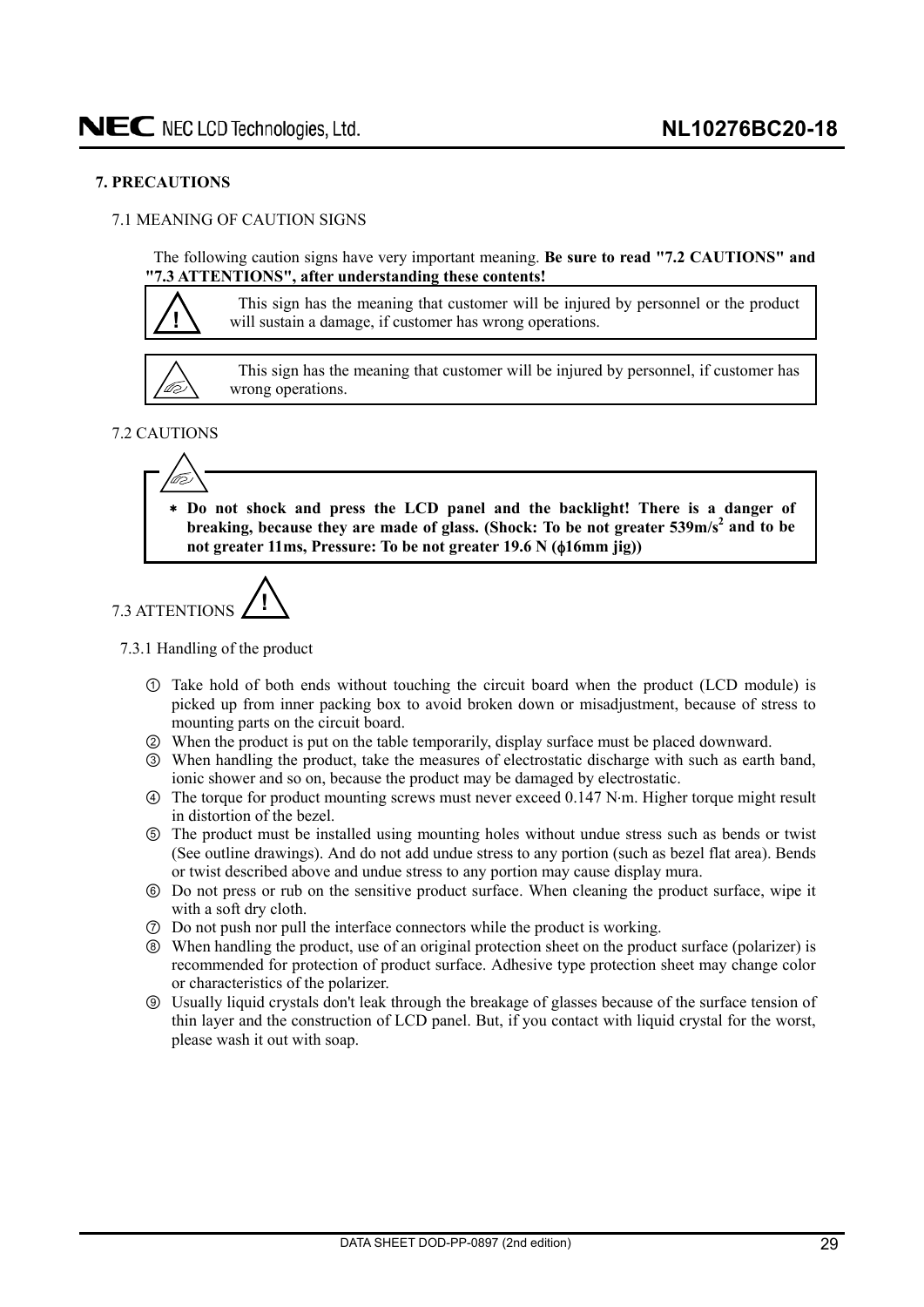### <span id="page-29-0"></span>7.3.2 Environment

- Do not operate or store in high temperature, high humidity, dewdrop atmosphere or corrosive gases. Keep the product in packing box with antistatic pouch in room temperature to avoid dusts and sunlight, when storing the product.
- ཱ In order to prevent dew condensation occurring by temperature difference, the product packing box should be opened after enough time being left under the environment of an unpacking room. Evaluate the leaving time sufficiently because a situation of dew condensation occurring is changed by the environmental temperature and humidity. (Recommended leaving time: 6 hours or more with packing state)
- ི Do not operate in high magnetic field. Circuit boards may be broken down by it.
- ཱི This product is not designed as radiation hardened.

### 7.3.3 Characteristics

#### **The following items are neither defects nor failures.**

- Characteristics of the LCD (such as response time, luminance, color uniformity and so on) may be changed depending on ambient temperature. If the product is stored under condition of low temperature for a long time, it may cause display mura. In this case, the product should be operated after enough time being left under condition of operating temperature.
- ཱ Display mura, flicker, vertical seam or small spot may be observed depending on display patterns.
- ི Do not display the fixed pattern for a long time because it may cause image sticking. Use a screen saver, if the fixed pattern is displayed on the screen.
- ཱི The display color may be changed depending on viewing angle because of the use of condenser sheet in the backlight.
- ུ Optical characteristics may be changed depending on input signal timings.

### 7.3.4 Other

- All GND and VCC terminals should be used without any non-connected lines.
- ཱ Do not disassemble a product or adjust variable resistors.
- ི See "REPLACEMENT MANUAL FOR LAMP HOLDER SET", when replacing lamp holder set.
- ཱི Pack the product with original shipping package, in order to avoid any damages during transportation, when returning the product to NEC for repair and so on.
- ུ The information of China RoHS directive six hazardous substances or elements in this product is as follows.

| China RoHS directive six hazardous substances or elements |                 |                 |                                     |                                            |                                                    |  |  |  |
|-----------------------------------------------------------|-----------------|-----------------|-------------------------------------|--------------------------------------------|----------------------------------------------------|--|--|--|
| Lead<br>(Pb)                                              | Mercury<br>(Hg) | Cadmium<br>(Cd) | Hexavalent<br>Chromium<br>$(Cr$ VI) | Polybrominated<br><b>Biphenys</b><br>(PBB) | Polybrominated<br><b>Biphenyl Ethers</b><br>(PBDE) |  |  |  |
|                                                           |                 |                 |                                     |                                            |                                                    |  |  |  |

Note1:  $\odot$ : This indicates that the poisonous or harmful material in all the homogeneous materials for this part is equal or below the limitation level of SJ/T11363-2006 standard regulation.

ᅜ: This indicates that the poisonous or harmful material in all the homogeneous materials for this part is above the limitation level of SJ/T11363-2006 standard regulation.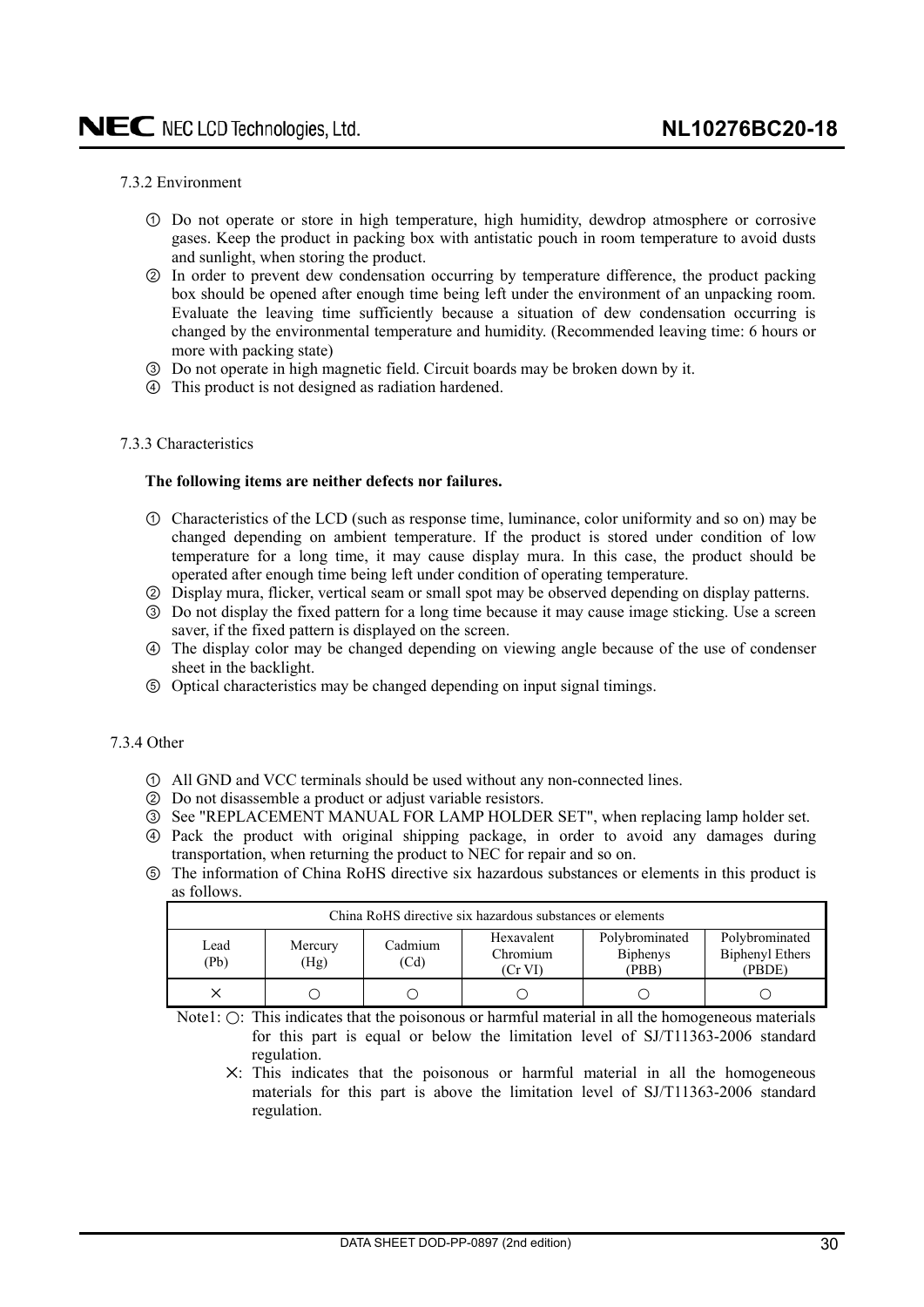

## **8. OUTLINE DRAWINGS**

8.1 FRONT VIEW



<span id="page-30-0"></span>Note1: The values in parentheses are for reference. Note2: The torque for product mounting screws must never exceed 0.147 N·m.